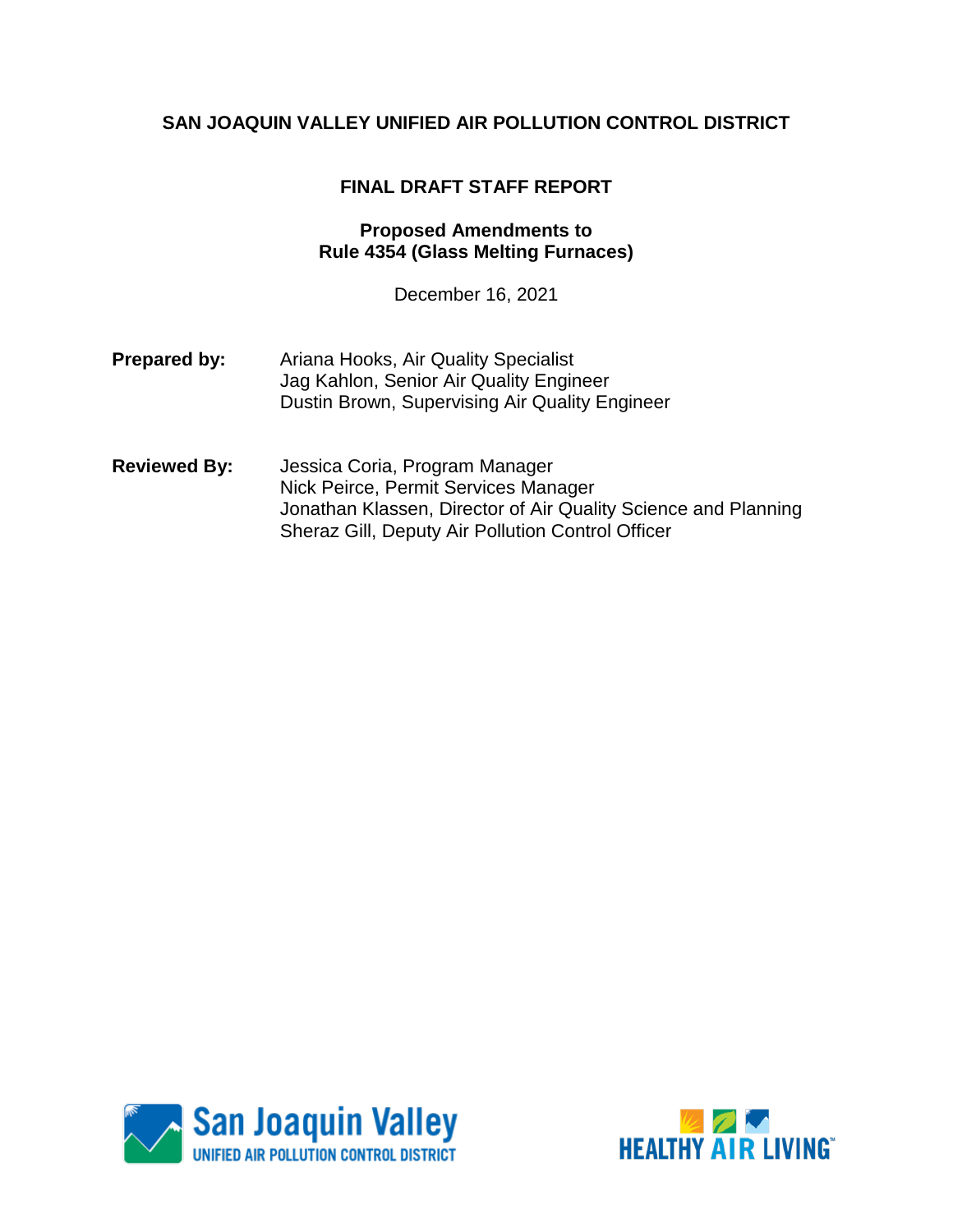Final Draft Staff Report **December 16, 2021** 

This page intentionally blank.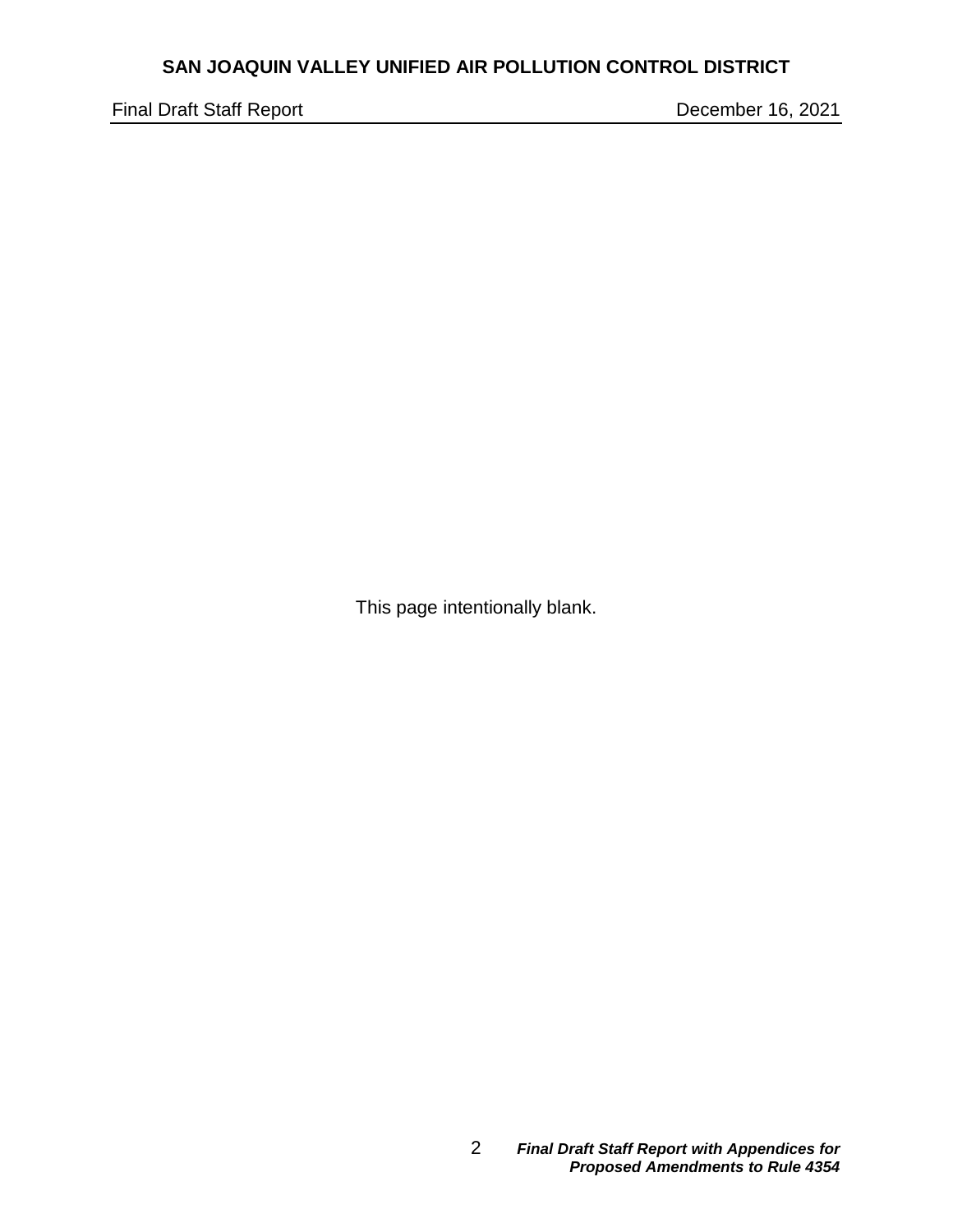Final Draft Staff Report **December 16, 2021** 

Table of Contents

| I.   |                                                                   |  |
|------|-------------------------------------------------------------------|--|
| Α.   |                                                                   |  |
| В.   |                                                                   |  |
| C.   |                                                                   |  |
| D.   |                                                                   |  |
| Α.   |                                                                   |  |
| В.   |                                                                   |  |
|      |                                                                   |  |
|      |                                                                   |  |
|      |                                                                   |  |
| ΙΙ.  |                                                                   |  |
| A.   |                                                                   |  |
| B.   |                                                                   |  |
| III. |                                                                   |  |
| Α.   |                                                                   |  |
| В.   |                                                                   |  |
| C.   |                                                                   |  |
| D.   |                                                                   |  |
| Ε.   |                                                                   |  |
| F.   | Most Stringent Measures (MSM) and Best Available Retrofit Control |  |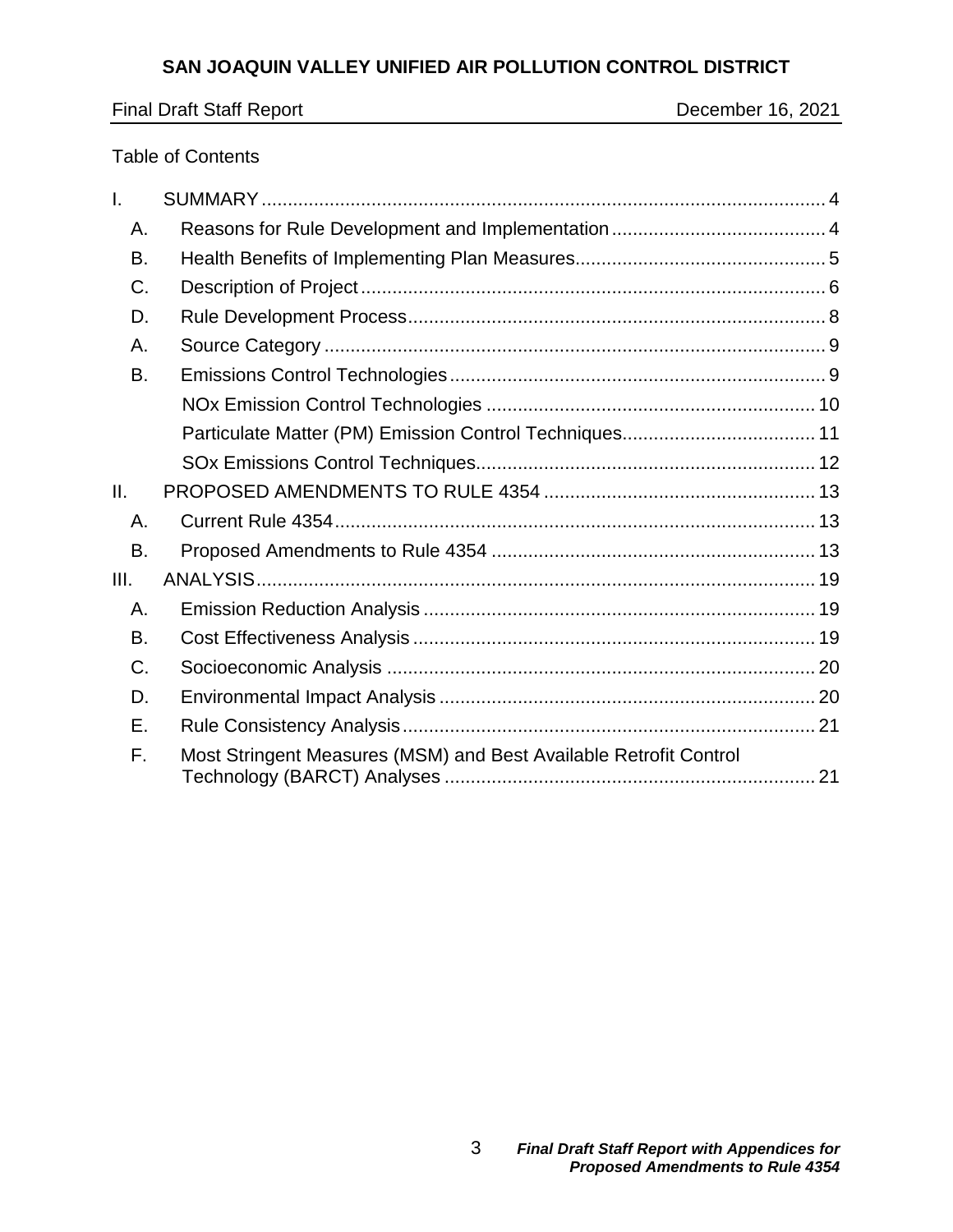# Final Draft Staff Report **December 16, 2021**

# <span id="page-3-0"></span>**I. SUMMARY**

The San Joaquin Valley Unified Air Pollution Control District (District) is committed to protecting public health for all residents in the San Joaquin Valley (Valley) through efforts to meet health-based state and federal ambient air quality standards with efficient, effective, and entrepreneurial air quality management strategies. One such strategy includes a commitment in the District's *2018 Plan for the 1997, 2006, and 2012 PM2.5 Standards* (*2018 PM2.5 Plan*) to amend District Rule 4354 (Glass Melting Furnaces) to reduce emissions of oxides of nitrogen (NOx) from this source category.

In support of this commitment, District staff have conducted a comprehensive technical evaluation of controls capable of further reducing emissions from glass melting furnaces operating in the Valley, as well as an in-depth review of air district, state, and federal regulations for this source category, and a robust public process. Proposed amendments to the rule include more stringent NOx, sulfur oxide (SOx) and particulate matter (PM10) emission limits for glass melting furnaces in the Valley. Due to the high costs associated with the control technology necessary to comply with the proposed final NOx emissions limits, a phased compliance schedule is being proposed whereby operators must comply with lower Phase I NOx emissions limits by 2024, and then must comply with the final NOx emissions limits by 2030 or upon the completion of the next furnace rebuild, whichever is sooner.

# <span id="page-3-1"></span>**A. Reasons for Rule Development and Implementation**

The U.S. Environmental Protection Agency (EPA) periodically reviews and establishes health-based air quality standards for ozone, particulates, and other pollutants. Although the San Joaquin Valley's (Valley) air quality is steadily improving, the Valley experiences unique and significant difficulties in achieving these increasingly stringent standards. The Valley's challenges in meeting the national ambient air quality standards are unmatched in the nation due to the region's unique geography, meteorology and topography. In response to the latest federal mandates and to improve quality of life for Valley residents, the San Joaquin Valley Air Pollution Control District (District) has developed and implemented multiple generations of rules on various sources of air pollution. Valley businesses are currently subject to the most stringent air quality regulations in the nation. Since 1992, the District has adopted nearly 650 rules to implement an aggressive on-going control strategy to reduce emissions in the Valley, resulting in air quality benefits throughout the Valley. Similarly, the California Air Resources Board (CARB) has adopted stringent regulations for mobile sources. Together, these efforts represent the nation's toughest air pollution emissions controls and have greatly contributed to reduced ozone and particulate matter concentrations in the Valley.

Due to the significant investments made by Valley businesses and residents and stringent regulatory programs established by the District and CARB, the Valley's ozone and PM2.5 (particulate matter that is 2.5 microns or less in diameter) emissions are at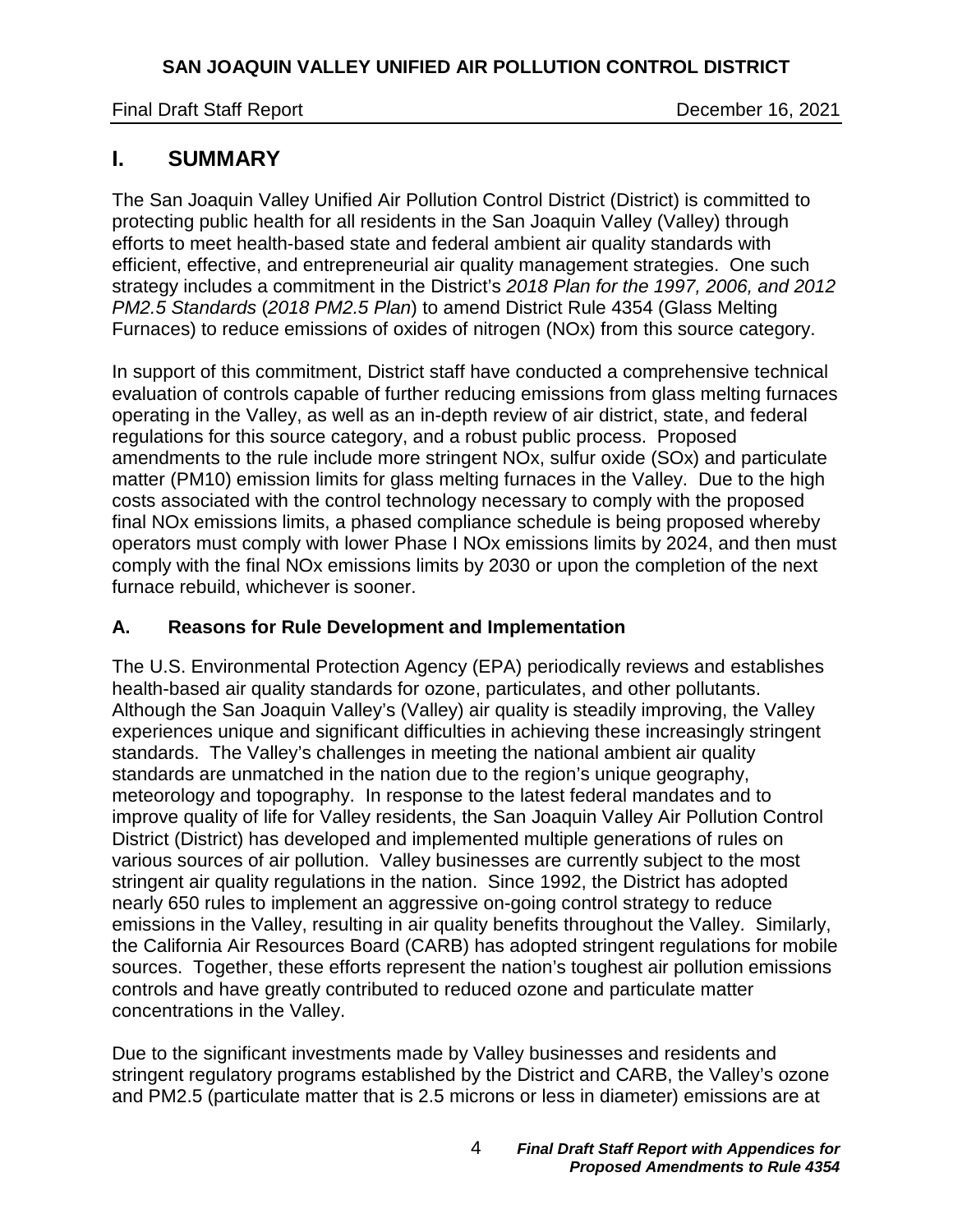## Final Draft Staff Report **December 16, 2021**

historically low levels, and air quality over the past few years has continued to set new clean air records. Despite the significant progress under these regulations, greatly aided by the efforts of Valley businesses and residents, many air quality challenges remain, including attainment of the federal air quality standards for PM2.5 that are addressed in the District's *2018 PM2.5 Plan.*

The *2018 PM2.5 Plan* contains a comprehensive set of local and state measures that build on existing measures to further reduce air pollution from stationary, area, and mobile sources throughout the Valley. Attaining the multiple federal PM2.5 standards by the mandated deadlines is not possible without significant additional reductions in directly emitted PM2.5 and key PM2.5 precursors like NOx. The attainment strategy includes a suite of innovative regulatory and incentive-based measures, supported by robust public education and outreach efforts to reduce emissions of PM2.5 in the Valley. One of the measures included in the plan is to amend District Rule 4354 (Glass Melting Furnaces) as a necessary measure for further reducing NOx and bringing the Valley into attainment with federal PM2.5 standards within the mandated federal deadlines.

In addition, through the District's implementation of AB 617 and the development of the South Central Fresno Community Emissions Reduction Program (CERP), the District heard concerns from community residents and other community stakeholders regarding glass melting furnace operations. These discussions with the community led to specific measures being included within the South Central Fresno CERP to evaluate Rule 4354 for potential further emissions reductions. The proposed amendments to Rule 4354 address this measure within the South Central Fresno CERP.

Based on a comprehensive technical analysis, in-depth review of local, state, and federal regulations, and a robust public process, District staff are proposing several modifications to Rule 4354 to reduce emissions from glass melting furnaces operating in the San Joaquin Valley. This rule amendment project is proposed to satisfy the commitments in the District's *2018 PM2.5 Plan*, and to ensure that Rule 4354 requires the implementation of state and federal standards of Reasonably Available Control Technology (RACT), Best Available Retrofit Control Technology (BARCT), and Most Stringent Measures (MSM). In addition, the proposed amendments address commitments included in Board/CARB-approved South Central Fresno Community Emissions Reduction Program developed through the AB 617 community engagement process.

## <span id="page-4-0"></span>**B. Health Benefits of Implementing Plan Measures**

Exposure to PM2.5 and ozone has been linked to a variety of health issues, including aggravated asthma, increased respiratory symptoms (irritation of the airways, coughing, difficulty breathing), decreased lung function in children, development of chronic bronchitis, irregular heartbeat, non-fatal heart attacks, increased respiratory and cardiovascular hospitalizations, lung cancer, and premature death. PM2.5 is a major health risk because it can be inhaled more deeply into the gas exchange tissues of the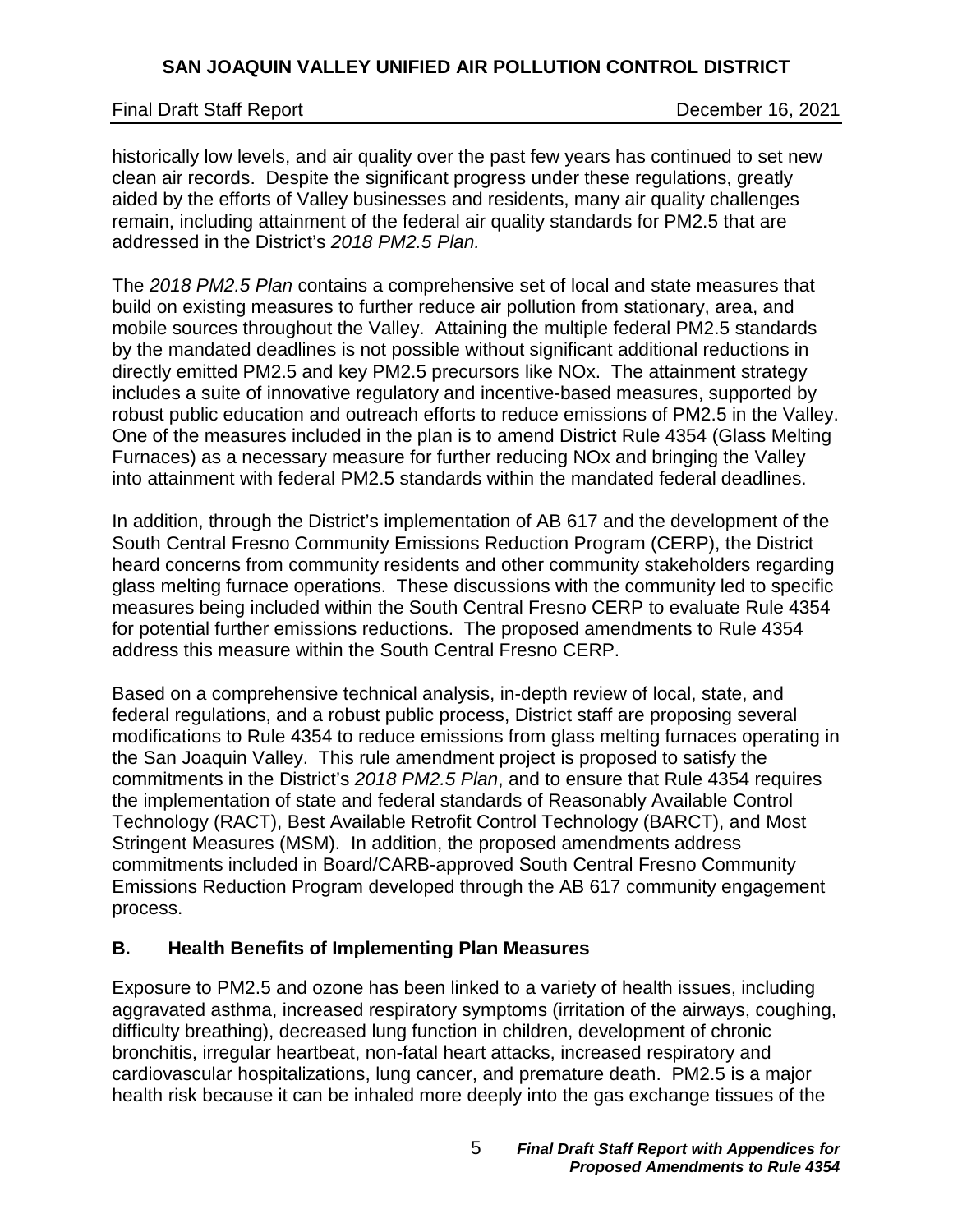## Final Draft Staff Report **December 16, 2021**

lungs, where it can be absorbed into the bloodstream and carried to other parts of the body. CARB explains that even short-term exposure of less than 24 hours can cause premature mortality, increased hospital admissions for heart or lung causes, acute and chronic bronchitis, asthma attacks, emergency room visits, respiratory symptoms, and restricted activity days. Children, older adults, and individuals with heart or lung diseases are the most likely to be affected by PM2.5 and ozone.

As NOx emissions are a key precursor in the formation of both ozone and PM2.5, continuing to assess the feasibility of achieving additional NOx reductions across the Valley is critical to improving PM2.5 and ozone throughout the region. PM2.5 emissions are characterized by a unique combination of direct and indirectly formed constituents. NOx emissions are a precursor to the formation of ammonium nitrate, which is a large portion of total PM2.5 during the Valley's peak winter season. NOx is also a precursor to ozone, which is formed when heat and sunlight interact with NOx and volatile organic compounds (VOC). Harmful ozone is predominantly formed at the surface during the summer season in the Valley. The District has long worked to reduce NOx emissions as the primary precursor for the formation of ozone and PM2.5 in the Valley.

To address federal health-based standards for ozone and PM2.5 and improve public health, the District develops attainment plans and implements control measures to lower direct and precursor emissions throughout the San Joaquin Valley. The proposed amendments will achieve additional reductions in NOx emissions as requirements are implemented by affected sources, and new technologies are installed. New regulatory and incentive-based measures proposed by both the District and CARB, combined with existing measures achieving new emissions reductions, are necessary to achieve the emissions reductions required to attain the health-based federal standards as expeditiously as practicable, and will improve public health as emissions reductions are realized.

## <span id="page-5-0"></span>**C. Description of Project**

The District Governing Board first adopted Rule 4354 on September 14, 1994, and the rule has subsequently been amended six times, with the last amendment occurring in 2011. Through recent federal review, Rule 4354 has been found to implement or exceed RACT levels of control.<sup>[1](#page-5-1)</sup> In February 2020, EPA also found that this rule implements Best Available Control Measures (BACM) and MSM, as further discussed in EPA's TSD for the approval of the *San Joaquin Valley PM2.5 Plan for the 2006 PM2.5 NAAQS*. [2](#page-5-2)

<span id="page-5-2"></span><span id="page-5-1"></span> <sup>1</sup> U.S. Environmental Protection Agency: Air Plan Approval; California; San Joaquin Valley Unified Air Pollution Control District; Reasonably Available Control Technology Demonstration. August 2018. <sup>2</sup> U.S. Environmental Protection Agency: Technical Support Document for EPA's Technical Support Document "EPA Evaluation of BACM/MSM" for the San Joaquin Valley PM2.5 Plan for the 2006 PM2.5 NAAQA. February 2020.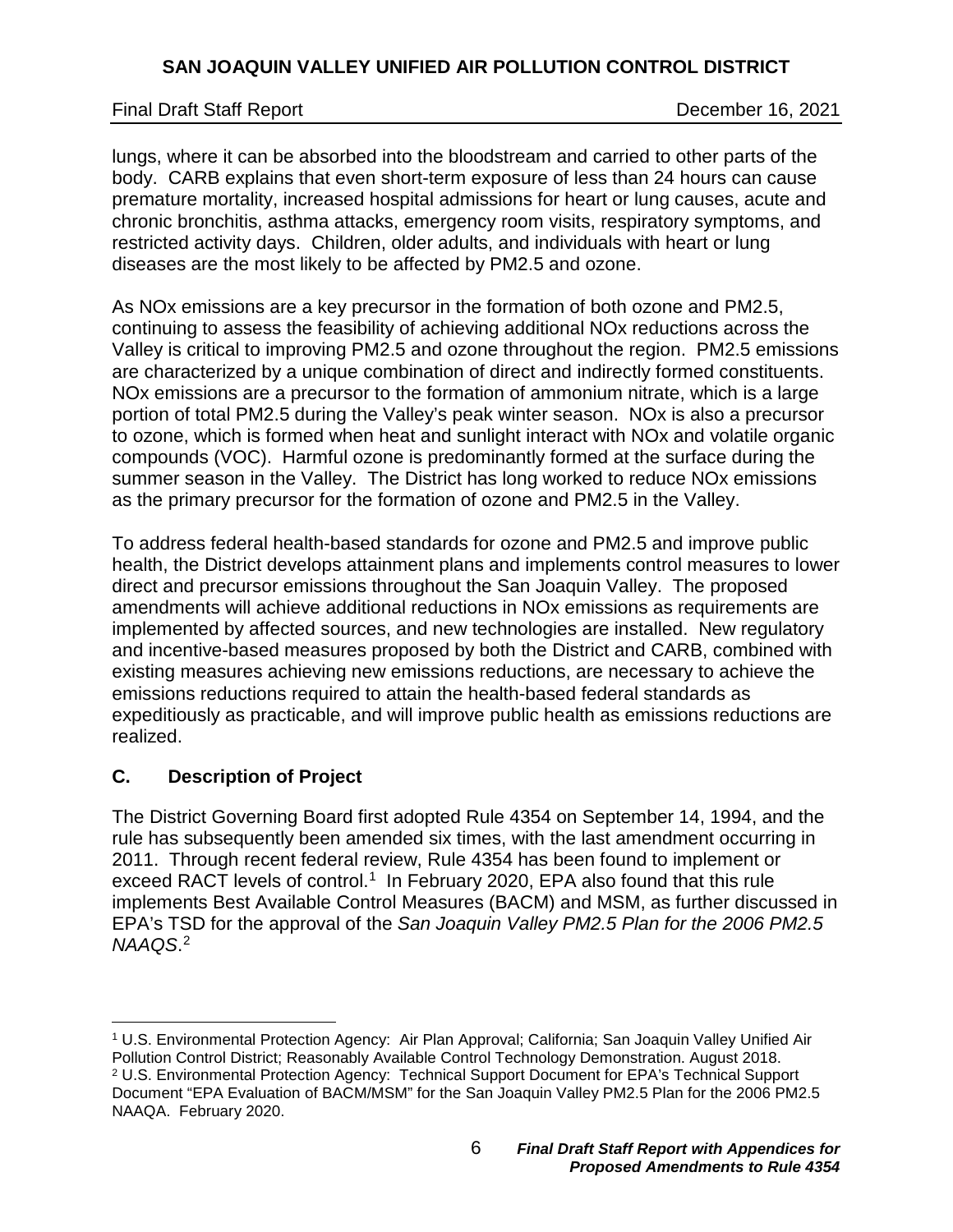## Final Draft Staff Report **December 16, 2021**

Rule 4354 applies to any glass melting furnace and limits NOx, carbon monoxide (CO), VOC, SOx, and PM10 emissions from any glass melting furnace. Industrial glass making is a continuous process with raw materials supplied to the furnace at the front end, and product taken off the line at the back end of the process. The raw materials for making glass are silica sand, soda ash, limestone and salt cake. Melting these basic materials and forming them into the desired product geometry creates the final glass product. The different end products vary widely in raw material additives, processing equipment, conditions, and product quality requirements. The emission limits of Rule 4354 depend on the type of glass produced, furnace firing technology and the emission averaging period.

During the development of the *2018 PM2.5 Plan,* the District evaluated all potential control technologies and all control technologies achieved in practice in other areas, as well as those included in other state implementation plans for this category. The District's evaluation of the South Coast Air Quality Management District (SCAQMD) container glass facility found that potential further control technologies, such as the pairing of the Tri-Mer UltraCat ceramic catalytic filtration system in combination with an oxy-fuel furnace, to be practicable and achievable. On June 5, 2020, SCAQMD amended their District Rule 1117 (Emissions from Container Glass Melting and Sodium Silicate Furnaces) to include:

- Transition the Regional Clean Air Incentive Market (RECLAIM) program to a command-and-control regulatory structure
- Establish NOx and SOx emission standards for container glass melting and sodium silicate furnaces
- Update monitoring, reporting and recordkeeping requirements,
- Establish provisions for idling, startup, and shutdown of the furnaces

While the current District rule meets or exceeds state and federal control requirements for this source category, given the enormity of reductions needed to demonstrate attainment with the latest PM2.5 standards, the District committed in the *2018 PM2.5 Plan* to go beyond Most Stringent Measures to pursue the following potential opportunities to reduce NOx emissions from container glass facilities. The District will go one step further to reduce emissions in the Valley, and will also pursue emission reductions from other glass melting source categories, such as those from flat glass facilities, to the extent that additional NOx controls are technologically and economically feasible. The *2018 PM2.5 Plan* commitments for container glass melting furnaces include:

- Evaluate feasible ultra low-NOx control technologies (catalytic filtration, oxy-fuel combined with SCR, etc.)
- Lower the NOx limit from 1.5 lb/ton to a level ranging from 1.0-1.2 lb-NOx/ton glass pulled or lower, based on a rolling 30-day average

The proposed amendments to Rule 4354, which satisfy commitments in the *2018 PM2.5 Plan*, include lowering the existing NOx, PM10, and SOx emissions limits with a phased compliance schedule for container and flat glass facilities. The proposed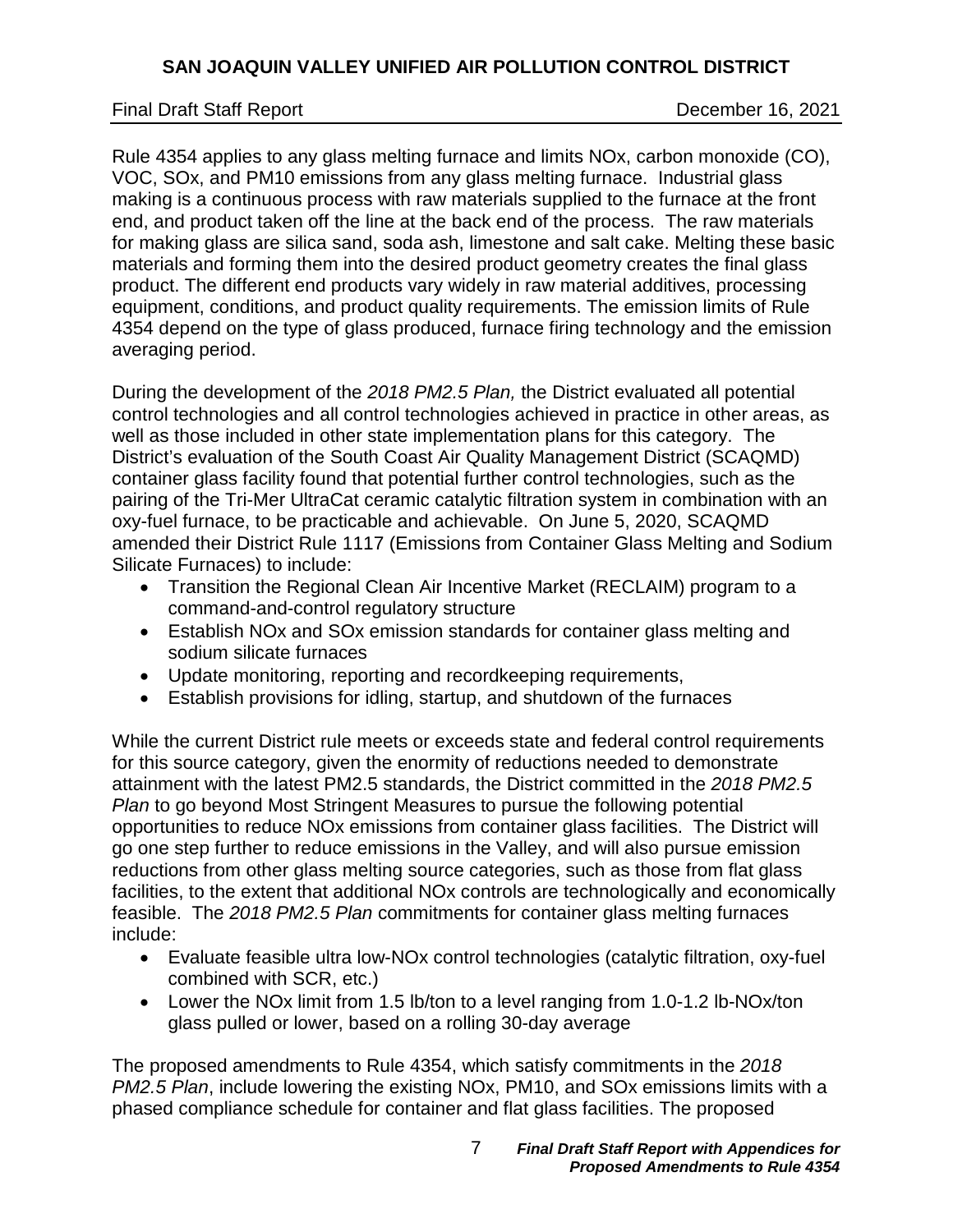Final Draft Staff Report **December 16, 2021** 

emissions limits and compliance timeframes have been established based on the results of a comprehensive technical evaluation, as further discussed later in this staff report and associated appendices. The limits proposed would require the installation of advanced combustion technology and permit modification. An evaluation was also conducted as to the feasibility of requiring alternative technologies.

Through the implementation of the proposed Rule 4354 amendments, from this source category an estimated 18% reduction of NOx, 49% reduction of PM10, 58% reduction of PM2.5, and 4.1% reduction in SOx emissions will be achieved from the baseline emissions inventory by 2024. An estimated total 43% reduction of NOx emissions will occur by 2030. The proposed rule amendments would result in estimated emissions reductions of 0.64 tpd NOx in 2024, and total emissions reductions of 1.67 tpd NOx by 2030. Emission reductions of 0.13 tpd PM10, 0.13 tpd PM2.5, and 0.07 tpd SOx would also be achieved by 2024. Emission reductions achieved through the proposed requirements of this rule amendment will contribute towards the Valley's attainment of the health-based federal PM2.5 and ozone standards, and satisfy the commitments in the *2018 PM2.5 Plan.* 

## <span id="page-7-0"></span>**D. Rule Development Process**

District staff conducted a public Scoping Meeting in December 2020, and held public workshops in September 2021, and November 2021. Information about public meetings was shared with members of the public, affected sources, manufacturers of control technologies, and other interested stakeholders. Information about the regulatory amendments and workshops were also made available at meetings of the Citizens' Advisory Committee, Environmental Justice Advisory Group, and AB 617 Community Steering Committees. Workshop announcements and public notices were provided in both English and Spanish, and interpretation services were made available upon request. At the public workshops, District staff presented the emission reduction and public health objectives of the proposed rulemaking project, and solicited feedback from the public on potential amendments. Initial draft amendments to Rule 4354 were published for public review on November 4, 2021, and an updated draft was published on November 16, 2021.

Throughout the rule development process, District staff solicited information from affected source operators, consultants, vendors and manufacturers of control technologies, and trade associations on the technological feasibility and compliance cost information that would be useful in developing amendments to Rule 4354. The comments received from the public, affected sources, and interested parties during the public outreach and workshop process were incorporated into the rule or addressed in the staff report as appropriate.

The proposed rule amendments and draft staff report with associated appendices were published for 30-day public review and comment prior to the public hearing to consider the adoption of the proposed amendments to Rule 4354 by the District Governing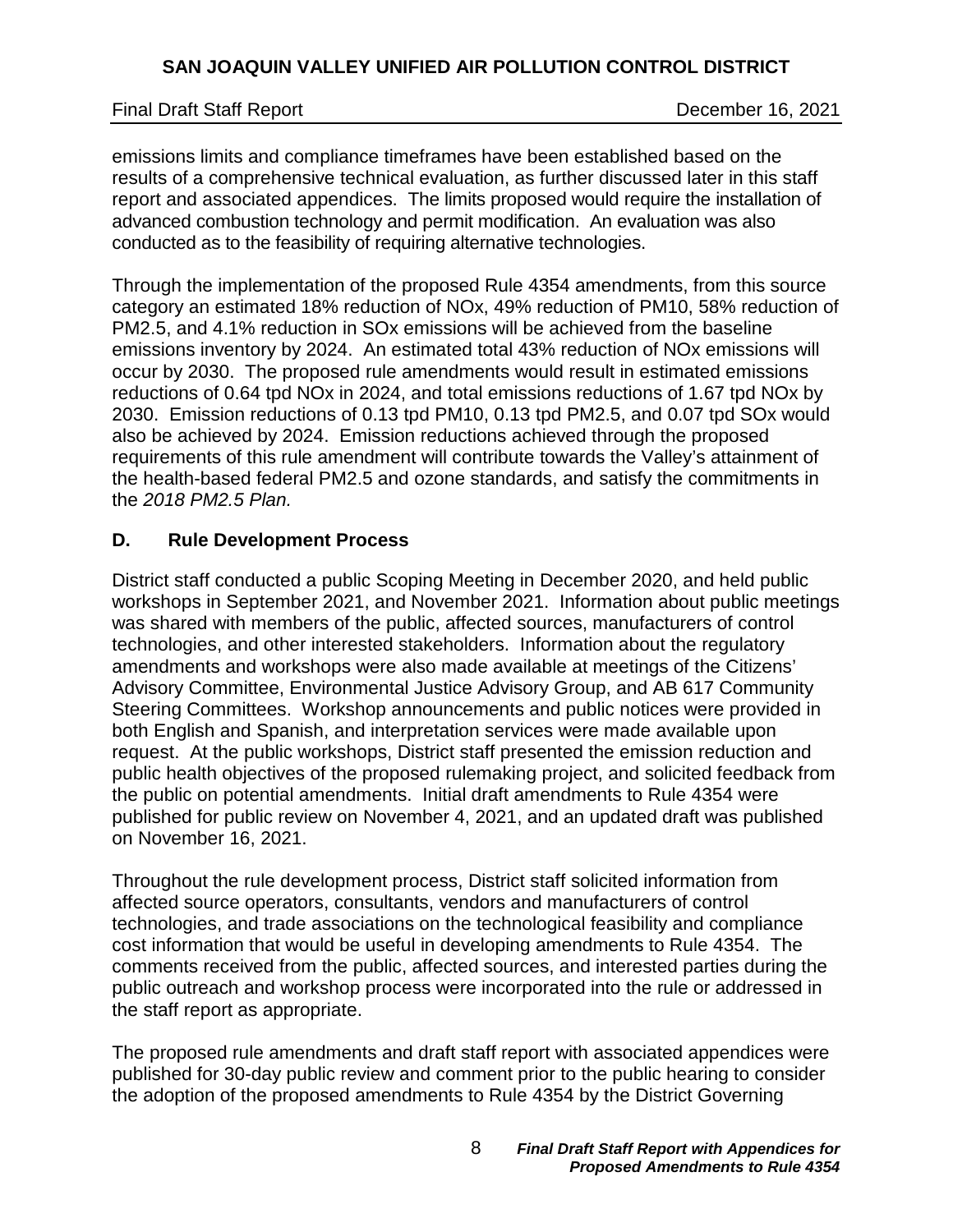Final Draft Staff Report **December 16, 2021** 

Board. A summary of significant comments and District responses is available in Appendix A of the final draft staff report.

In addition, pursuant to state law, the District is required to perform a socioeconomic impact analysis prior to adoption, amendment, or repeal of a rule that has significant air quality benefits or that will strengthen emission limitations. As part of the District's socioeconomic analysis process, the District hired a socioeconomic consultant to prepare a socioeconomic impact report. The results of the socioeconomic analysis are included in this report (Appendix D).

# **DISCUSSION**

# <span id="page-8-0"></span>**A. Source Category**

The San Joaquin Valley is home to six glass manufacturing facilities that represent three different glass industry types: container glass, flat glass and fiberglass. There are twelve glass melting furnaces at these six facilities that are subject to Rule 4354.

The glass manufacturing process starts with the receiving and storage of raw materials consisting mainly of silica sand, limestone, soda ash and salt cake. The raw materials are mixed and conveyed to the glass melting furnace where they are heated and melted down in to molten glass. Glass melting furnaces typically operate at temperatures ranging from 2,700 °F to 3,100 °F. The molten glass is removed from the melting furnace and then shaped or formed based on the products that are being manufactured at a specific facility. The different end products vary widely in raw material additives, processing equipment and conditions, and product quality requirements.

Glass melting furnaces contribute to over 99% of the total emissions from a glass plant, including both particulates and gaseous pollutants. Particulates result from volatilization of materials in the melt that combine with gases and form condensates. NOx results from the combustion of fuels in the furnace burners and when nitrogen and oxygen react in the high temperatures of the furnace. SOx results from oxidation of sulfur in fuel, raw material, and a refining agent called salt cake (sodium sulfate, chemical formula Na2SO4), and also from direct application of gaseous  $SO<sub>2</sub>$  in annealing ovens (lehrs) to achieve the desired glass properties.

# <span id="page-8-1"></span>**B. Emissions Control Technologies**

Over the years, the District has adopted numerous generations of rules and rule amendments for glass melting furnaces that have significantly reduced emissions from this source category. As part of these regulatory efforts, all of the glass melting furnaces in the Valley have been equipped with the best available NOx, SOx and PM control technologies. There are two primary methods that the glass manufacturing facilities within the Valley currently employ for controlling NOx emissions from their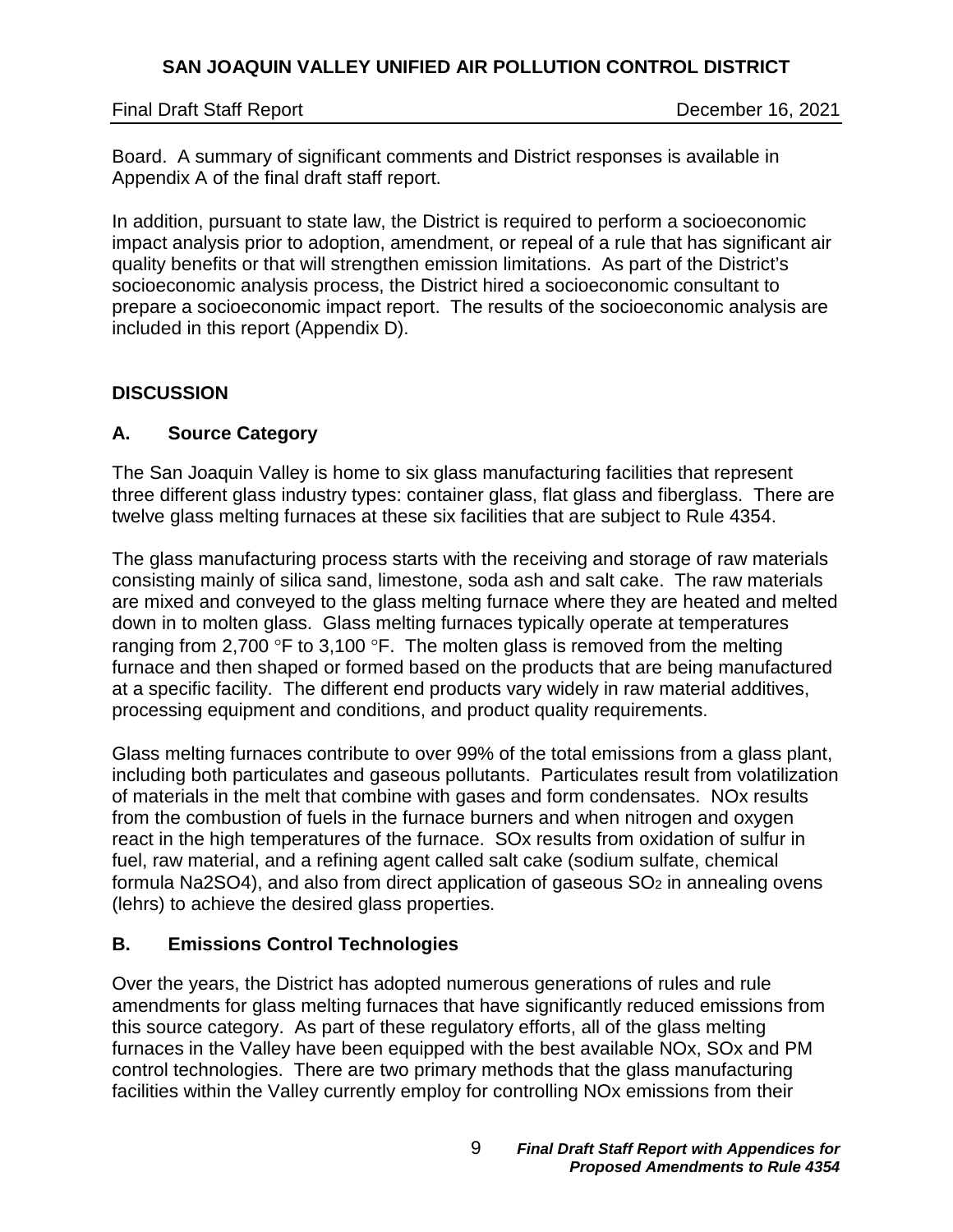## Final Draft Staff Report **December 16, 2021**

glass melting furnaces. Four facilities have retrofitted their glass furnaces to be fired on oxy-fuel instead of regular natural gas and two facilities have installed a selective catalytic reduction system (SCR) on the exhaust of their glass furnaces. These controls reduce the overall amount of NOx generated from a glass furnace during the combustion/raw material melting process or reduce the amount of NOx in the exhaust stream from a glass furnace before it is emitted into the atmosphere. Emissions of particulate matter are typically controlled by an electrostatic precipitator (ESP) or a filtration system. SOx emissions are controlled through the injection of a sorbent into the exhaust stream, and/or through the use of scrubbers.

The following sections discuss the control technologies evaluated as a part of this regulatory development effort in further detail.

## <span id="page-9-0"></span>**NOx Emission Control Technologies**

## *Oxy-Fuel Firing*

An oxy-fuel furnace reduces NOx emissions by minimizing the availability of nitrogen during the combustion process. Ambient air is made up of approximately 78% nitrogen. In an uncontrolled furnace, ambient air is introduced into the furnace with the fuel gas for combustion. NOx emissions are formed by the chemical reaction of the nitrogen in the combustion air during the combustion process. In an oxy-fuel furnace, ambient air is replaced with 100% oxygen, which reduces the amount of nitrogen in the combustion air. With less nitrogen in the combustion air, the overall NOx emissions created from the combustion process is also reduced. The oxy-fuel furnace is designed, maintained, and operated to minimize the infiltration of the ambient air into the combustion zone.

#### *Selective Catalytic Reduction*

Selective Catalytic Reduction (SCR) is a way to reduce NOx in the exhaust gases from glass melting furnaces. NOx is reduced to molecular nitrogen by adding an exhaust gas treatment system consisting of a catalyst module and a reagent injection system to add the reagent to the glass melting furnace exhaust. SCR units must operate at a certain temperature range to effectively reduce NOx in the exhaust gas by injecting either ammonia stored in aqueous form, anhydrous form, generated on demand, or released from urea into the post-combustion zone of the engine.

#### *Catalytic Ceramic Filtration Systems*

Ceramic Catalytic Filtration Systems (CCFS) is another method of reducing NOx in the exhaust gases from glass melting furnaces. CCFS are typically designed as modular housing units that are made up of numerous individual ceramic catalytic filters. Inside of each filter, nanobits of catalyst material are embedded throughout the filter walls. A reagent, typically anhydrous ammonia, is injected in to the exhaust stream before the gases pass through the CCFS. As the exhaust gases and reagent pass through the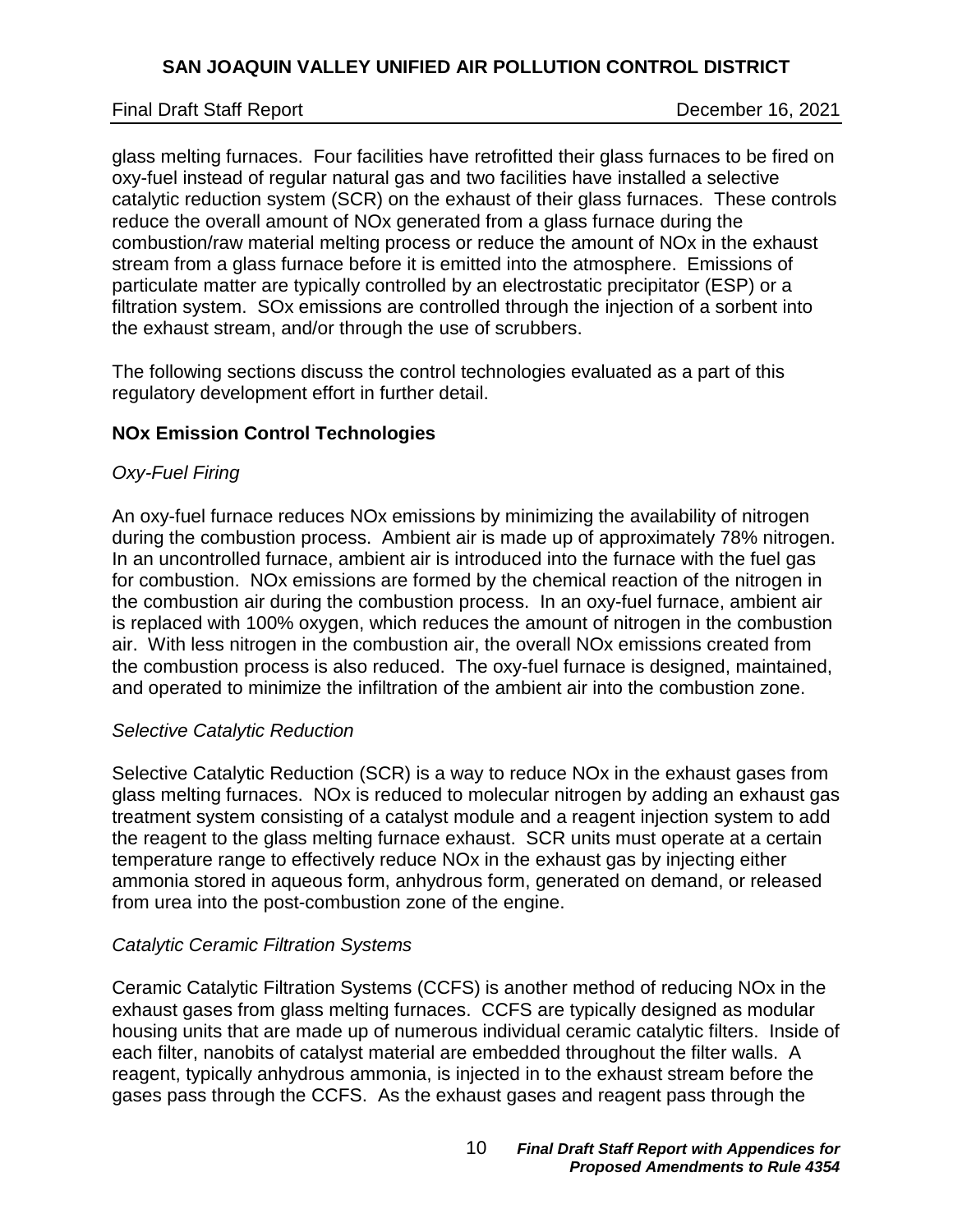#### Final Draft Staff Report **December 16, 2021**

ceramic catalytic filter walls, a chemical reaction occurs on the catalyst surface that reduces NOx to molecular nitrogen and water  $(H_2O)$ .

## *Electric Glass Melting Furnaces*

As part of researching potential amendments to Rule 4354, District staff considered the feasibility of reducing emissions through the use of electric furnaces. One of the container glass manufacturing facilities in the Valley is permitted to operate an electric glass melting furnace. However, this electric furnace has been out of glass production operation for more than ten years. During staff research, it was found that electric furnaces require a limited pull rate, and have a production capacity limited to a maximum of about 300 tons of glass per day. Furthermore, District staff found that electric furnace technology is only compatible with container glass manufacturing, and is not able to be utilized for flat glass production due to the technological design of electric furnaces and the need for a substantial float to provide heat insulation. District staff are not aware of any electric furnaces operating as the primary glass melting unit for flat glass manufacturing facilities. For container glass operations, multiple electric furnaces would need to be purchased to replace one existing natural-gas fired furnace, and operators would incur significant additional operation and maintenance costs, as compared to the operation of a furnace fired on natural gas. The typical electric furnace life is 4 years, compared to 10-12 years of that of a natural gas furnace with electric boost, further increasing the costs associated with operating an electric furnace in lieu of a natural gas-fired furnace.

Furthermore, electric furnaces consume more total energy per ton of glass, and would require much higher electricity capacity than is currently available from the electrical grid. For example, a modern 230 ton per day electric furnace has an electricity consumption rating of approximately 7.5 megawatts (MW), compared to a 430 ton per day natural gas furnace with electric boost where the maximum energy consumption is about 2.6 MW. More than 10 MW of additional electrical capacity at a glass production plant would be required to replace just one 430 ton per day furnace. The associated draw on the electrical grid to support required glass production levels for plants operating in the Valley would not be feasible or able to be supported through the current electrical infrastructure or electrify generation capacity in the region. While electric furnaces may be utilized for small production operations, or to provide additional heating boosts as an auxiliary unit at large manufacturing plants, District have found that the use of electric furnaces as the primary glass melting furnace for large production operations is not currently feasible or cost effective due to the above considerations.

## <span id="page-10-0"></span>**Particulate Matter (PM) Emission Control Techniques**

The airflow through a glass melting furnace can be on the order of 30,000 standard cubic feet per minute. With airflow this high, un-melted raw material in the furnace can be lifted off the surface of the molten glass to go directly into the furnace's exhaust stream. Operators can influence the rate at which raw materials become directly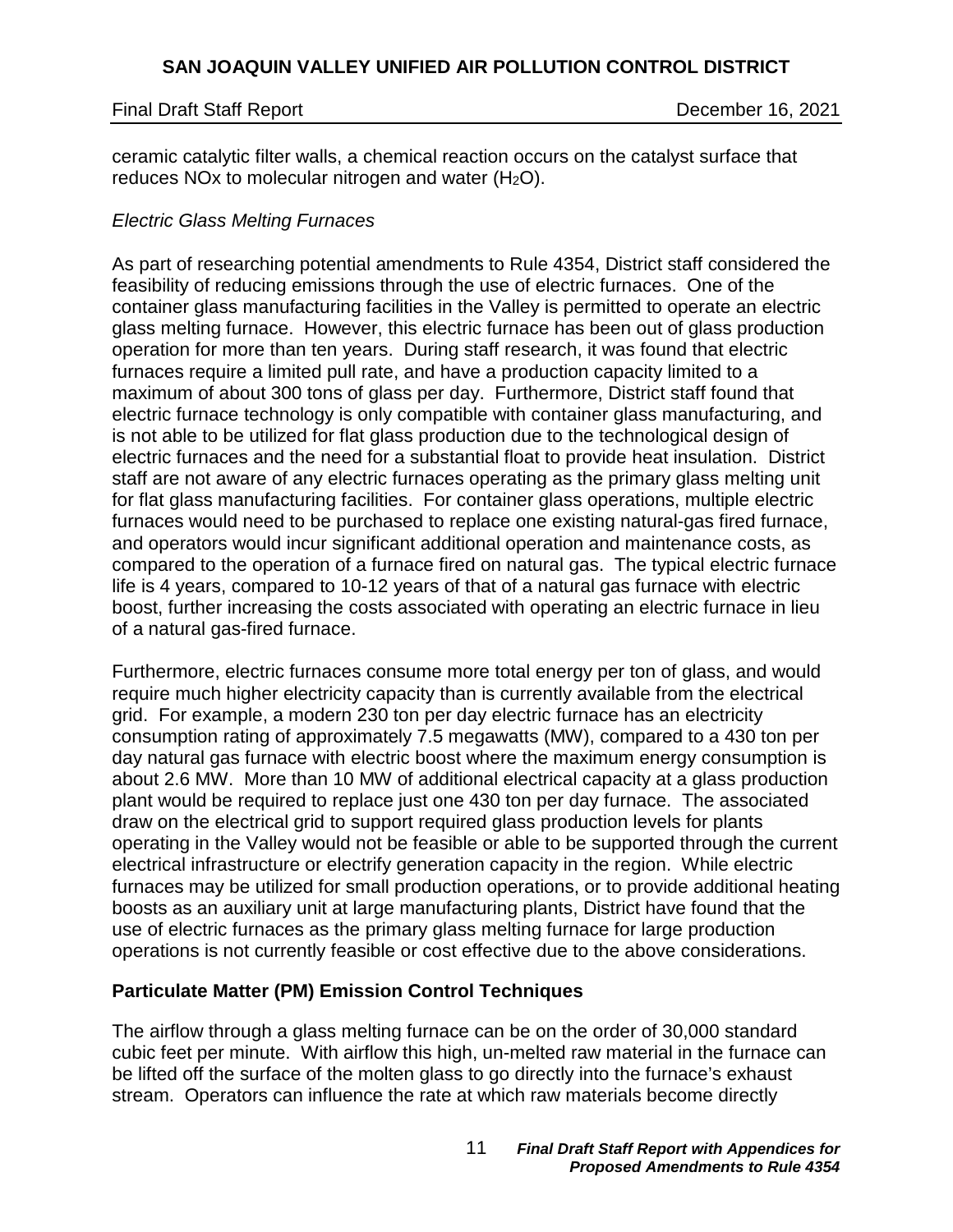## Final Draft Staff Report **December 16, 2021**

emitted PM through raw materials specification, control of the raw material moisture at the point the material is delivered to the furnace, and design of the furnace's material charging system.

The reduced PM10 emission limits are based off emission test data from each facility and the test data shows they are already capable of meeting the revised PM10 emission limits without major modifications to controls. Therefore, a detailed discussion of PM10 emission control techniques will not be included as a part of this analysis. Facilities will continue to employ the PM emission control techniques they currently use, which can consist of the following: raw material particle size selection, raw material moisture content control, properly designed charging system, reduction of raw material volatilization, and post combustion PM removal with an ESP or similar filter device.

## <span id="page-11-0"></span>**SOx Emissions Control Techniques**

## *Dry Sorbent Injection (DSI)*

In dry sorbent injection, dry sorbent material, such as calcium hydroxide (also known as hydrated lime) or trona (raw form of sodium bicarbonate), is dispensed from a silo, fluidized, and injected through a port into the exhaust gas or into a reaction chamber where it reacts with  $SO<sub>2</sub>$  to form sodium sulfate (when trona is injected), or calcium sulfate (when calcium hydroxide is injected). The reaction products are captured by a downstream PM control such as an ESP or ceramic dust collectors (CDC). Additional reactions and  $SO<sub>2</sub>$  absorption may occur at the surface of the CDC or ESP. A properly engineered DSI system could achieve up to 80% reduction in sulfur dioxide emissions.

Based on the type of glass plant, all or a portion of the reaction products (e.g. sodium sulfate, calcium sulfate, etc.) is recycled into the batch. This recycling reduces the need to purchase and deliver raw ingredients. Flat glass plants recycle most of their reaction products into a glass batch, whereas, only a limited amount of these materials are able to be recycled at container glass facilities due to production processes.

## *Semi-Dry Absorbers (SDA)*

Semi-Dry Absorbers operate by mixing a small amount of water with dry sorbent such as soda ash or lime to make slurry solution. Slurry is atomized into the absorber. The SO2 is absorbed into the slurry and reacts to form sodium (when soda ash is used) or calcium (when lime is used) salts. These salts are captured by a particulate matter control system such as ESP or ceramic dust collectors (CDC) which is located downstream. Additional reactions and SO2 absorption may occur at the surface of the CDC or ESP. A properly engineering system could be effective to reduce up to 80% sulfur dioxide emissions.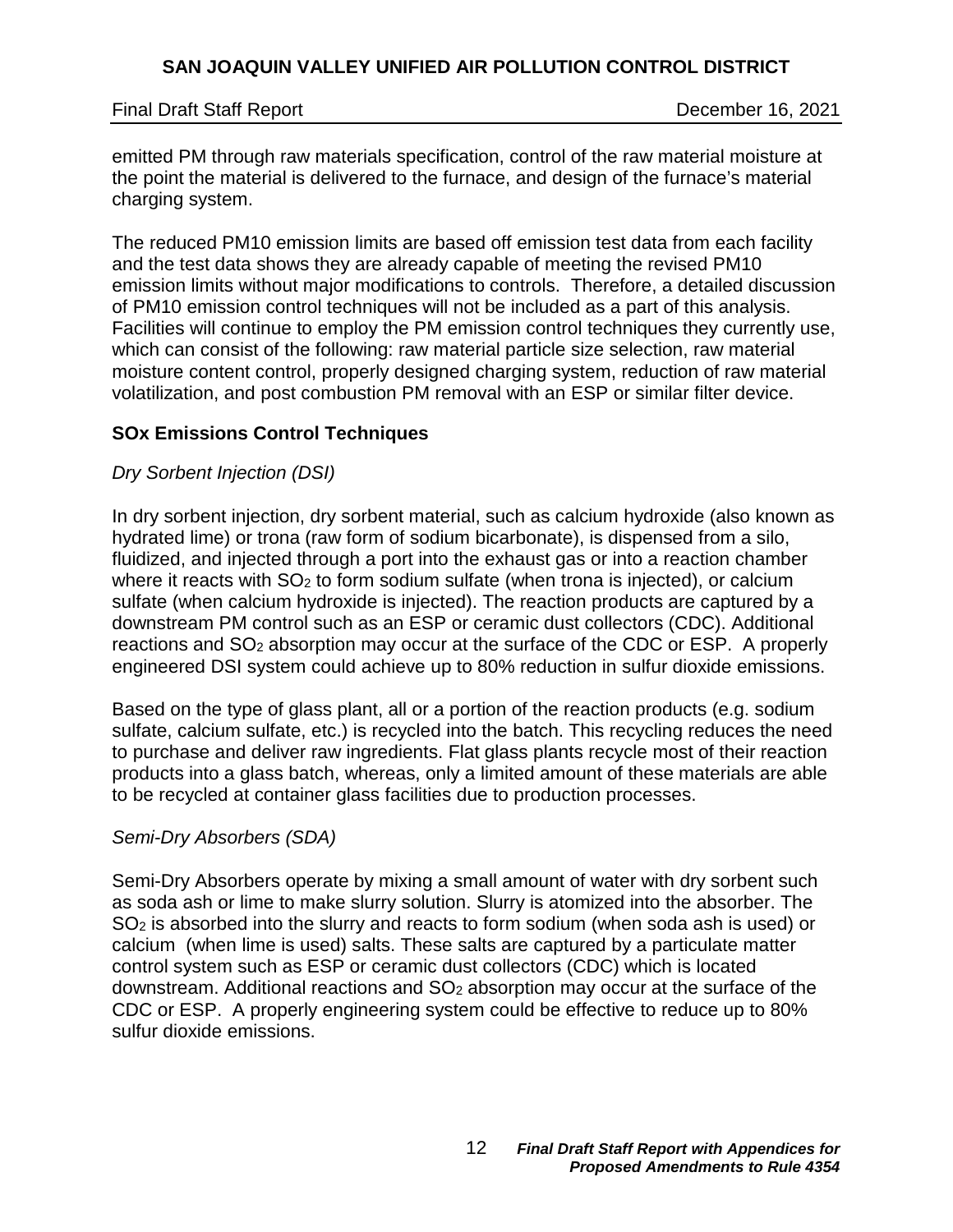Final Draft Staff Report **December 16, 2021** 

# <span id="page-12-0"></span>**II. PROPOSED AMENDMENTS TO RULE 4354**

## <span id="page-12-1"></span>**A. Current Rule 4354**

Rule 4354 was adopted in September 1994, and was last amended May 19, 2011. The rule applies to any glass melting furnace, but the rule exempts electric glass furnaces, glass furnaces that are located at a stationary source with a total potential to emit, for all processes, of less than ten tons per year (tpy) of NOx or less than ten tpy of VOCs. The current rule limits emissions of NOx, VOC, CO, SOx and PM10.

The emission limits currently established in the rule depend on type of glass produced, furnace firing technology and emission averaging period. Table 1 shows the existing range of emission limits for the various pollutants. The rule also contains testing, monitoring, and reporting provisions. Where operations have multiple furnaces connected through a battery or where averaging provisions are utilized across multiple furnaces, operators are required to comply with emissions limits 10% lower that the stated emission limits in the rule to ensure environmental benefits.

| Table 1 - Current Rule 4354 Selected Emission Limits                         |             |                             |                              |                                    |                              |  |  |
|------------------------------------------------------------------------------|-------------|-----------------------------|------------------------------|------------------------------------|------------------------------|--|--|
| <b>NO<sub>x</sub></b> Limit<br><b>Glass</b><br>(Ib/ton glass)<br><b>Type</b> |             | <b>CO Limit</b>             | <b>VOC Limit</b>             | <b>SOx Limit</b><br>(lb/ton glass) | PM10 Limit<br>(lb/ton glass) |  |  |
| Container<br>1.5                                                             |             | 300 ppm/1.0<br>lb/ton glass | 20 ppm /0.25<br>lb/ton glass | $0.9 - 1.1$                        | 0.5                          |  |  |
| Fiberglass                                                                   | $1.3 - 3.0$ | 300 ppm/1.0<br>Ib/ton glass | 20 ppm/0.25<br>lb/ton glass  | 0.9                                | 0.5                          |  |  |
| Flat<br>(Float)                                                              | $2.9 - 3.2$ | 300 ppm/0.9<br>lb/ton glass | 20 ppm/0.10<br>lb/ton glass  | 1.2                                | 0.7                          |  |  |

## <span id="page-12-2"></span>**B. Proposed Amendments to Rule 4354**

As a result of the comprehensive regulatory analysis conducted in support of the commitments in the *2018 PM2.5 Plan*, District staff are recommending several amendments to existing Rule 4354. The following paragraphs detail the proposed modifications to existing rule language and requirements. For further information on how proposed limits were determined, please see the Incremental Cost Analysis in Appendix C. Additionally, in an effort to simplify rule language and clarify existing requirements, expired language would be removed in several sections of the rule. See Proposed Rule 4354 for exact language.

## **Purpose (Section 1.0)**

No changes proposed at this time.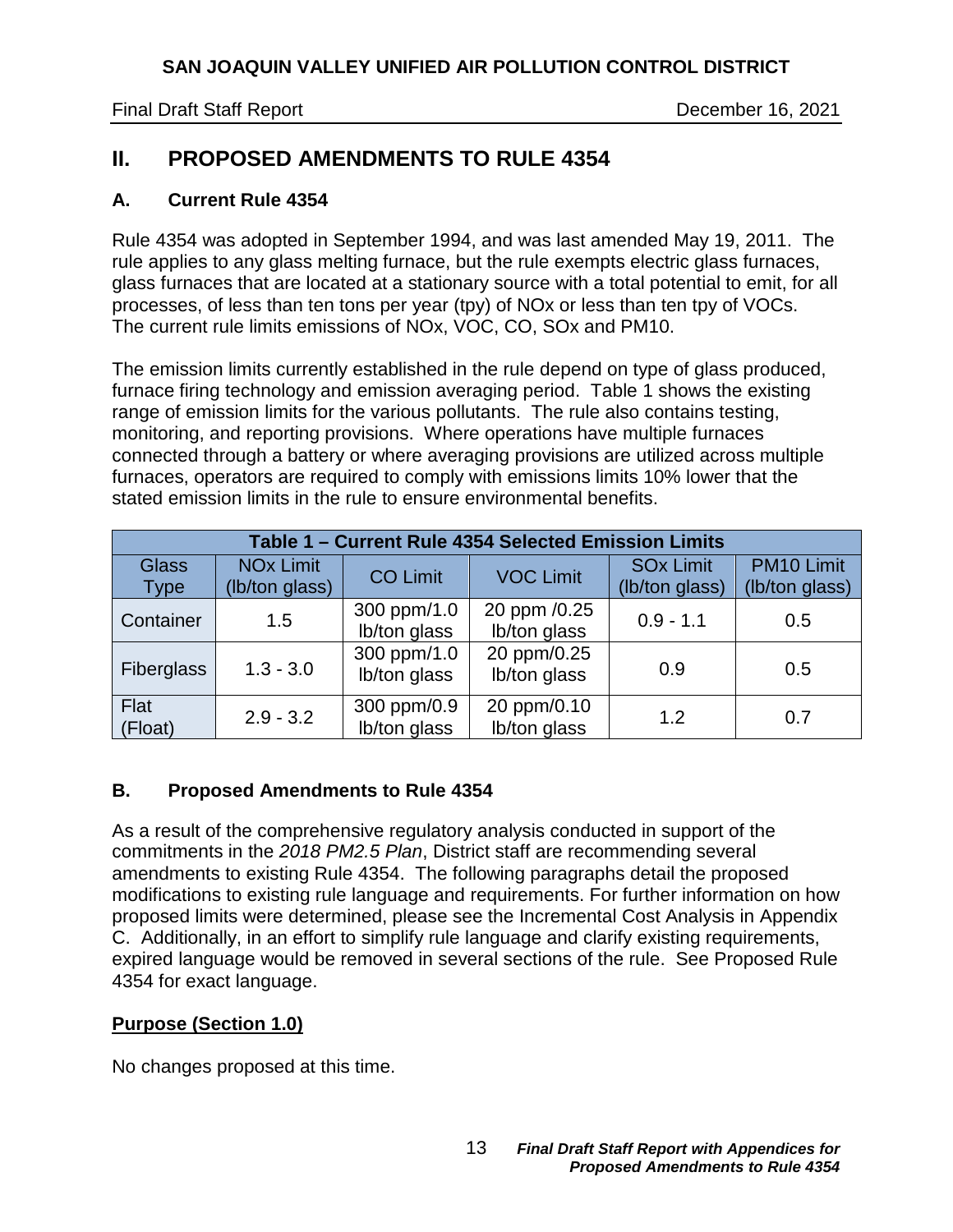#### Final Draft Staff Report **December 16, 2021**

#### **Applicability (Section 2.0)**

No changes proposed at this time.

#### **Definitions (Section 3.0)**

Minor updates and clarifications to existing definitions have been made.

The definition of Continuous Emissions Monitoring System (CEMS) has been updated to provide clarity as follows:

*Continuous Emissions Monitoring System (CEMS): The total equipment necessary for the determination of a gas or particulate matter concentration or emission rate using pollutant analyzer measurements and a conversion equation, graph, or computer program to produce results in units of the applicable emission limitation or standard*

## **Exemptions (Section 4.0)**

*Section 4.2 –* Proposed updates would amend this section to remove exemptions for any glass melting furnace that is part of a stationary source with a total potential to emit for all process less than 10.0 tpy of NOx and less than 10.0 tpy of VOC. There is one facility in the Valley that would be newly subject to the requirements of Rule 4354 through the removal of this exemption.

#### **Requirements (Section 5.0)**

Updates in this section specify the proposed updated emission limits for the pollutants controlled though the rule, with proposed updated emission limits included for NOx, PM10, and SOx. The proposed emissions limits included in this section of the rule are based on an in-depth technical analysis, and a thorough public process. District staff have found control technologies necessary to achieve the proposed limits to be reasonably available, economically feasible, and cost effective. Please see the evaluation included in Appendix C for further information on how proposed limits were established. Compliance with the proposed requirements would be required per the schedule detailed in Section 7 of the rule. Proposed amendments would also update this section to remove outdated requirements.

Due to the results of the District's technical evaluation of feasible further control technologies, emission limits for fiberglass melting furnaces are not proposed to be changed as a part of this rule project, although these emission limits may be further evaluated as part of future regulatory development efforts.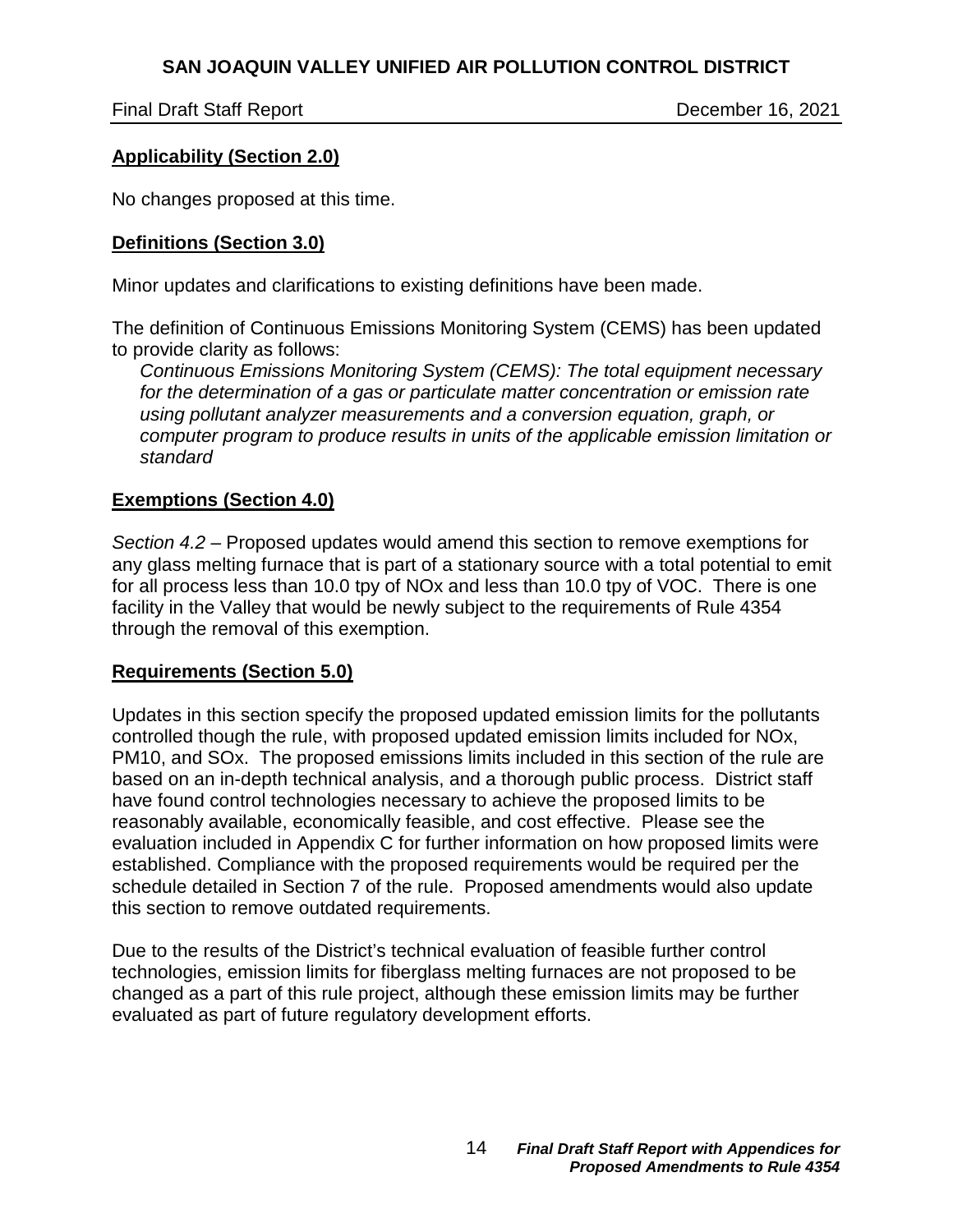#### Final Draft Staff Report **December 16, 2021**

#### Proposed Container Glass Melting Furnace Emissions Limits

The current container glass NOx limit of 1.5 lb-NOx/ton of glass pulled will be lowered in Phase I to the proposed limit of 1.1 lb-NOx/ton lb-NOx/ton of glass pulled based on a rolling 30-day average with a compliance deadline of January 1, 2024. The Phase II proposed limit of 0.75 lb-NOx/ton of glass pulled is based on a rolling 30-day average, with a phased in compliance schedule based on the furnace rebuild schedule starting in 2024, but no later than 2029. The proposed PM10 emission limits will lower the current container glass PM10 limits from 0.5 lb-PM10/ton of glass pulled to a proposed limit in the range of 0.2 lb-PM10/ton of glass pulled based on a 24-hour block average starting in 2024.

Regarding the assessment of potential changes to the current SOx emissions limits in the rule, in initial workshops during the rulemaking process, preliminary rule concepts and potential emissions limits were discussed. As the technical and feasibility analyses of further SOx emissions reductions continued, the final draft proposed Rule 4354 lowered the SOx emissions limits from the current 1.1 lbs/ton of glass pulled to 0.85 lbs/ton of glass pulled on a rolling 30 day average, with compliance required by 2024.

#### Proposed Flat Glass Melting Furnace Emissions Limits

Similarly, the proposed amendments to the flat glass category include lowering the existing NOx emission limits in two phases. The current limit of 3.2 lb/ton of glass pulled on a 30-day average will change to the proposed Phase I limit of 2.5 lb-NOx/ton of glass pulled (30-day rolling average) with the compliance deadline of January 1, 2024. The proposed Phase II limit will be set at 1.5 lb-NOx/ton glass pulled (30-day rolling average) phased in by the furnace rebuild schedule starting in 2024, but no later than 2029. Starting in 2024, the proposed PM10 emission limits will be lowered from the current limit of 0.7 lb-PM10/ton of glass pulled to 0.2 lb-PM10/ton of glass pulled based on a 24-hour block average.

After careful evaluation of the current control technology and the feasibility of further emissions controls, District staff recommends no changes to the SOx emissions limit for flat glass due to the nature of the current control operations at the flat glass facilities. During the analysis, staff found that the achievable SOx emission levels are directly related to the NOx control technologies a facility employs. It was determined that SOx emissions levels lower than the current 1.2 lb/ton rule limit are only achievable for facilities that utilize a semi-dry scrubber system. Semi-dry scrubber systems are only used at facilities that operate oxy-fuel fired furnaces and/or ceramic filter systems for NOx emission control. The use of SCR systems as a NOx control technology require that the exhaust stream be at a higher temperature, to ensure effective NOx control. The use of a semi-dry scrubbing system can lower the exhaust temperature to a level that is below what is required for the SCR system to operate efficiently. For flat glass facilities utilizing SCR as a NOx control system, meeting a lower SOx emissions limit would require replacing their current NOx control system. As shown in Appendix C of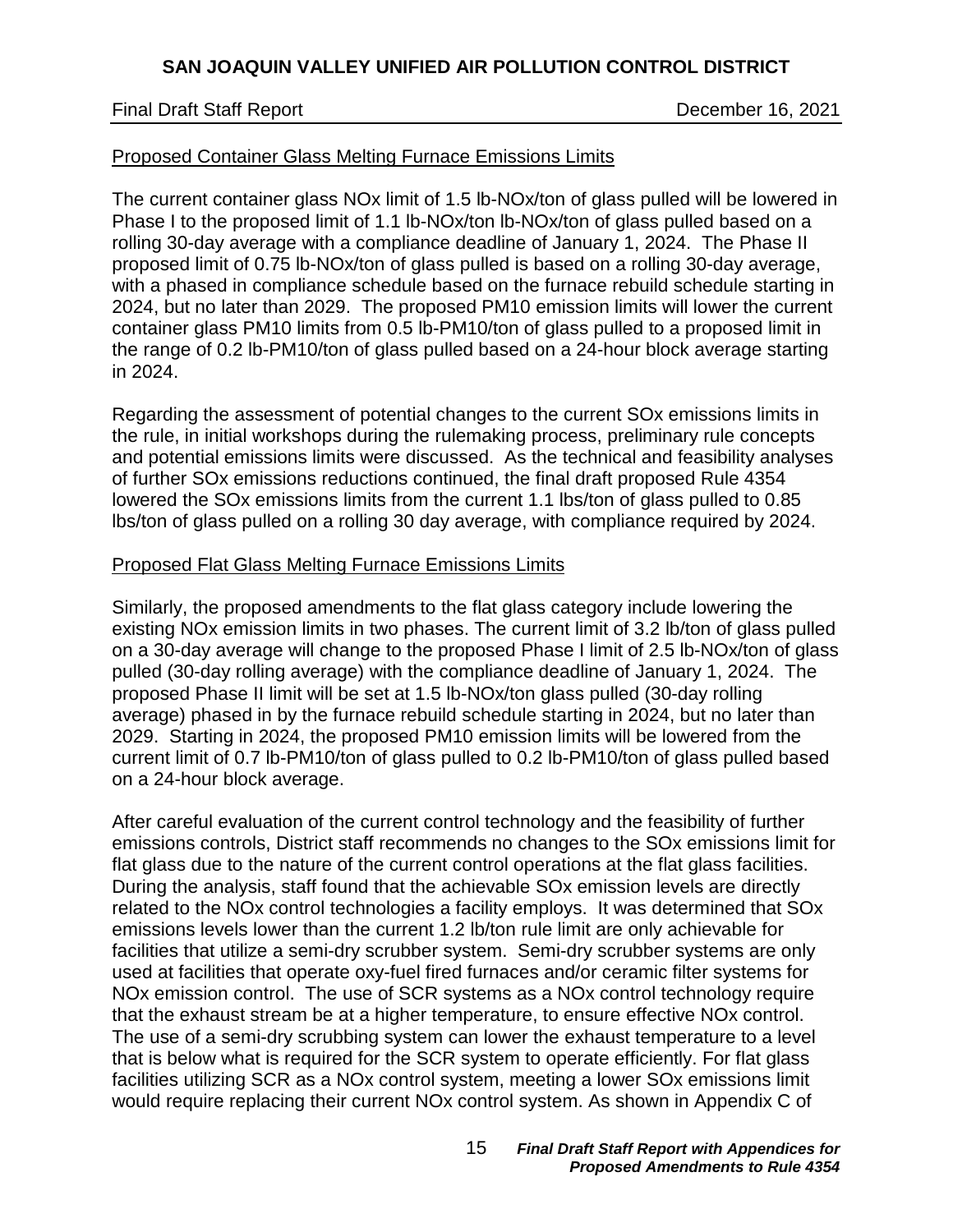#### Final Draft Staff Report **December 16, 2021**

this staff report, this is an extremely costly control option and is not a cost-effective compliance option. Therefore, District staff are recommending that the current SOx limits for flat glass melting furnaces be maintained.

The current CO and VOC limits included in the rule would be maintained for both container and flat glass melting furnaces. Requiring additional reductions in CO and VOC emissions could jeopardize the ability for glass furnaces to achieve further NOx, SOx , PM2.5 and PM10 emission reductions, which are critical to meet *2018 PM2.5 Plan goals. Keeping the existing CO and VOC emission limits in the current rule would* allow operators the much-needed flexibility to be able to achieve more stringent NOx, SOx and PM10 emissions limits under varying field operating conditions and applications.

The proposed limits for both types of glass melting furnace would require Phase I permit modifications and potential upgraders or tuning to existing facility control technologies. In Phase II, compliance with proposed limits would require the installation or enhancements of advanced emission control technologies such as oxy-fuel combustion, ceramic catalytic filters, selective catalytic reduction or a combination of control technologies. The following tables outline the specific emissions limits proposed. *Section 5.1 –* This section has been updated to specify proposed updates to NOx emissions limits. Expired language has been deleted from the section. Table 1 has been updated to remove expired provisions, and Table 2, included below, has been added to the rule to detail the phased NOx emissions limits.

| Rule 4354 Table 2 – NOx Emission Limits in pounds NOx per ton glass<br>produced, in effect on and after January 1, 2024 |                                            |                                              |  |  |  |  |
|-------------------------------------------------------------------------------------------------------------------------|--------------------------------------------|----------------------------------------------|--|--|--|--|
| <b>Type of Glass</b><br>Produced                                                                                        | <b>Phase I NOx limit</b>                   | <b>Phase II NO<sub>x</sub></b> limit         |  |  |  |  |
| <b>Container Glass</b>                                                                                                  | 1.1 <sup>B</sup>                           | 0.75 <sup>B</sup>                            |  |  |  |  |
| <b>Fiberglass</b>                                                                                                       | 1.3 <sup>A, C</sup><br>3.0 <sup>A, D</sup> | 1.3 A, $\overline{C}$<br>3.0 <sup>A, D</sup> |  |  |  |  |
| Flat Glass (Standard)                                                                                                   | 2.8 <sup>A</sup>                           | 1.7 $A$                                      |  |  |  |  |
| Flat Glass (Enhanced)                                                                                                   | 2.5 <sup>B</sup>                           | 1.5 <sup>B</sup>                             |  |  |  |  |

 $\overline{A}$  Block 24-hour average

B Rolling 30-day average

C Not subject to California Public Resources Code Section 19511

D Subject to California Public Resources Code Section 19511

*Section 5.3.1*: This section has been updated to specify proposed updates to SOx control requirements. The existing SOx emissions limits in the rule are specified in Rule 4354 Table 4, which was renumbered, and a new Table 5 has been added to the rule to specify the proposed SOx emissions limits.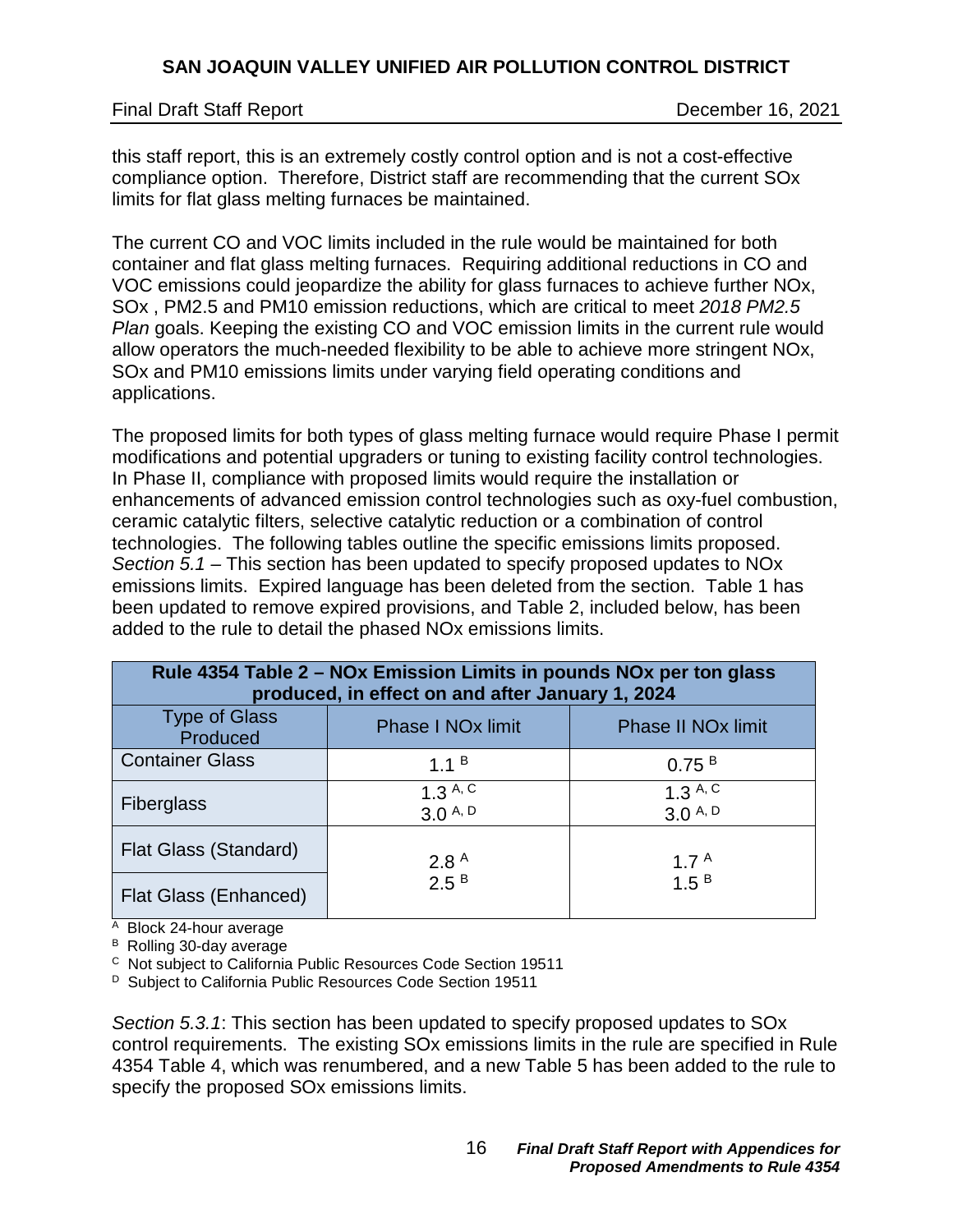## Final Draft Staff Report **December 16, 2021**

| Rule 4354 Table 5 - SOx Emission Limits, in pounds SOx per ton glass<br>produced, in effect on and after January 1, 2024 |                  |                             |  |  |  |  |
|--------------------------------------------------------------------------------------------------------------------------|------------------|-----------------------------|--|--|--|--|
| <b>Type of Glass</b><br>Produced                                                                                         | <b>SOx Limit</b> |                             |  |  |  |  |
| <b>Container Glass</b><br>All technologies                                                                               |                  | 0.85B                       |  |  |  |  |
| <b>Fiberglass</b>                                                                                                        | All technologies | 0.90 <sup>C</sup>           |  |  |  |  |
| <b>Flat Glass</b>                                                                                                        | All technologies | 1.7 $A$<br>1.2 <sup>B</sup> |  |  |  |  |

A Block 24-hour average

B Rolling 30-day average

C Rolling 24-hour average

*Section 5.4* – Section 5.4 has been updated to include the proposed updated PM10 control requirements. Tables in this section have been renumbered, and expired provisions have been removed. Table 7, copied below, has been added to the rule to specify the proposed updated PM10 emissions limits.

**Rule 4354 Table 7 - PM10 Emission Limits, in pounds total PM10 per ton glass produced, Block 24-hour average, effective on and after January 1, 2024**

| <b>Type of Glass Produced</b> | <b>Firing Technology</b> | <b>PM10 Limit</b> |  |  |  |
|-------------------------------|--------------------------|-------------------|--|--|--|
| <b>Container Glass</b>        | All technologies         | 0.20              |  |  |  |
| Fiberglass                    | All technologies         | 0.50              |  |  |  |
| <b>Flat Glass</b>             | All technologies         | 0.20              |  |  |  |

## **Administrative Requirements (Section 6.0)**

This section has been updated to remove expired language

#### **Compliance Schedule (Section 7.0)**

This section has been updated to remove outdated language, and to establish compliance timeframes required for full compliance with the proposed emission limits established in Section 5.0. Furnaces subject to the requirements of Section 5 shall comply with applicable emissions limits in accordance to the schedule included in Table 9, 10, and 11 of the proposed rule, as included below.

| <b>Rule 4354 Table 9: NOx Emissions Limits Compliance Schedule</b>                   |              |                 |  |  |  |  |  |
|--------------------------------------------------------------------------------------|--------------|-----------------|--|--|--|--|--|
| <b>Compliance Deadline</b><br><b>Authority to Construct</b><br><b>Emission Level</b> |              |                 |  |  |  |  |  |
| <b>Phase I NO<sub>x</sub></b> Emission<br>Limits                                     | June 1, 2022 | January 1, 2024 |  |  |  |  |  |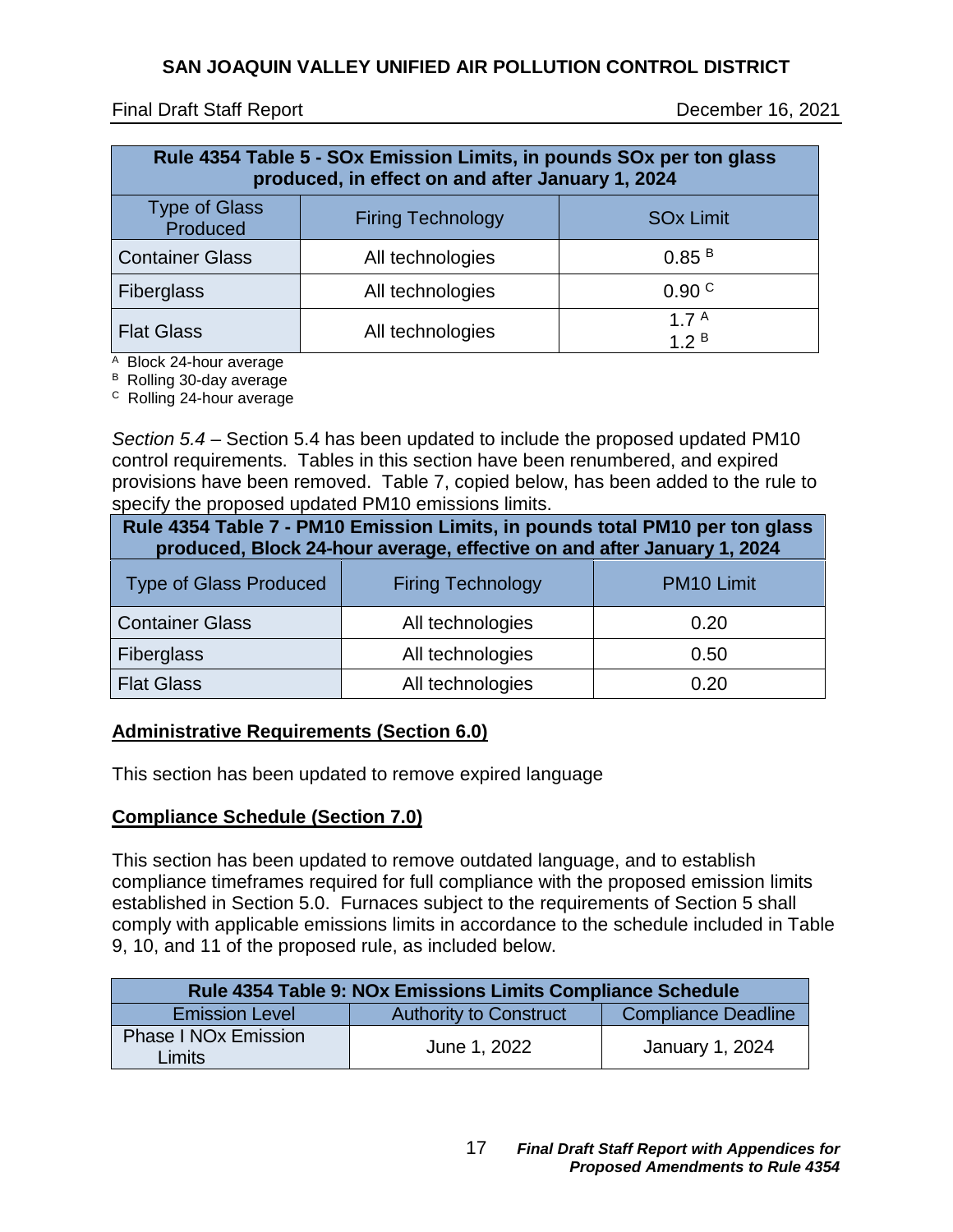Final Draft Staff Report **December 16, 2021** 

| Rule 4354 Table 9: NOx Emissions Limits Compliance Schedule |                              |                         |  |  |  |  |  |
|-------------------------------------------------------------|------------------------------|-------------------------|--|--|--|--|--|
| <b>Emission Level</b>                                       | <b>Compliance Deadline</b>   |                         |  |  |  |  |  |
|                                                             | For furnace rebuilds         | Date of completion of   |  |  |  |  |  |
|                                                             | occurring after January 1.   | next furnace rebuild    |  |  |  |  |  |
| <b>Phase II NOx Emission</b>                                | 2024, 18 months prior to the | occurring after January |  |  |  |  |  |
| Limits                                                      | date of the furnace rebuild, | 1, 2024, or by January  |  |  |  |  |  |
|                                                             | but not later than June 1,   | 1, 2030, whichever is   |  |  |  |  |  |
|                                                             | 2028                         | sooner                  |  |  |  |  |  |

| Rule 4354 Table 10: SOx Compliance Schedule                                          |              |                 |  |  |  |
|--------------------------------------------------------------------------------------|--------------|-----------------|--|--|--|
| <b>Emission Level</b><br><b>Compliance Deadline</b><br><b>Authority to Construct</b> |              |                 |  |  |  |
| <b>Table 5 SOx Emission</b><br>Limits                                                | June 1, 2022 | January 1, 2024 |  |  |  |

| Rule 4354 Table 11: PM10 Compliance Schedule |                               |                            |  |  |  |
|----------------------------------------------|-------------------------------|----------------------------|--|--|--|
| <b>Emission Level</b>                        | <b>Authority to Construct</b> | <b>Compliance Deadline</b> |  |  |  |
| Table 7 PM10 Emission<br>Limits              | June 1, 2022                  | January 1, 2024            |  |  |  |

Timeframes established in the proposed rule reflect the time necessary for facilities to plan for full compliance with the proposed emission limits, including budgeting for any required modifications to the facility or facility operations, and modifying existing controls or facility control practices, and installing any required further control technologies. As discussed further in Appendix C of this staff report, due to the high cost of controls required to meet the proposed Phase II emissions limits, an extended timeframe is being proposed for compliance with the Phase II emissions limits to ensure that the proposed requirements are cost-effective and economically feasible.

Along with the tables outlining the proposed compliance timeframes, language in this section has been added or modified to provide more clarity with the proposed changes to the rule, including definitions for Authority to Construct and Compliance Deadlines referenced in the proceeding tables.

## **Calculations (Section 8.0)**

No changes proposed at this time.

## **Furnace Battery or Multiple Furnaces Control (Section 9.0)**

Draft amendments would update this section to remove expired language no longer applicable. No additional amendments to Section 9.0 are proposed in this rule amendment, as the section in the current Rule 4354 meets or exceeds all state and federal requirements. Due to glass plant design and control operations, it is common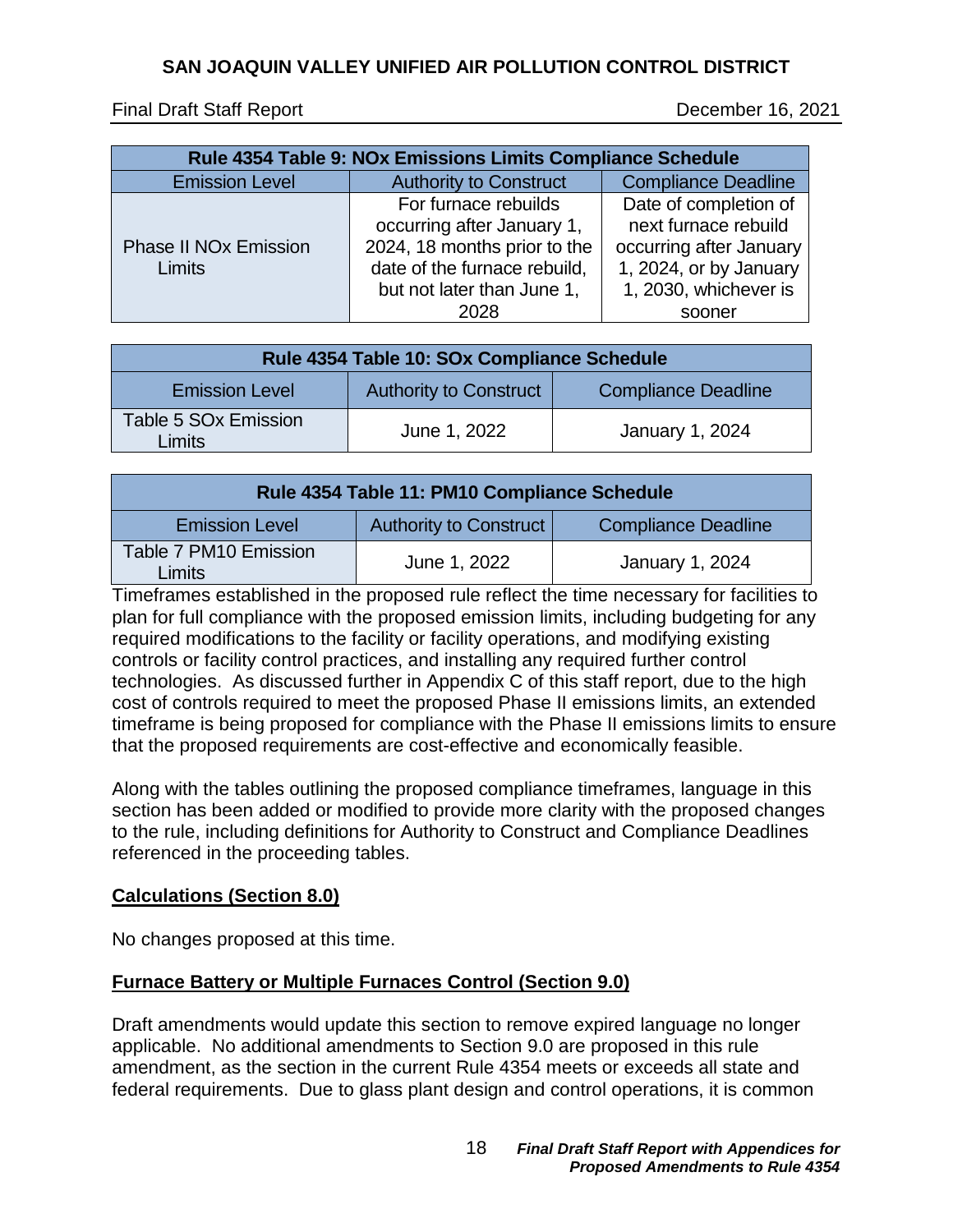## Final Draft Staff Report **December 16, 2021**

practice for the emissions from multiple furnaces to be controlled through one integrated control system. This is referred to as a furnace battery. Section 9.0 of the rule requires that operations where a furnace battery is employed, or where averaging provisions are used across multiple furnaces, that a 10% environmental benefit be achieved and therefore operators must comply with emissions limits 10% lower than the emission limits detailed in Section 5.0 of the rule.

*Section 9.1 – 9.10* Outdated language has been removed, and various language has been added or modified to provide more clarity with the proposed changes to the rule.

# <span id="page-18-0"></span>**III. ANALYSIS**

## <span id="page-18-1"></span>**A. Emission Reduction Analysis**

In order to determine the emission reductions associated with the proposed changes, District staff queried the District Permit Services Databases for all glass melting furnaces, and then sorted the furnaces into categories based on the types of glass melting operation (container, flat, and fiber glass). Based on existing permitted limits, District staff calculated the potential to emit for each affected unit, and then, based on the proposed new emissions limit for each pollutant, calculated the percent reduction that would be achieved through compliance with the proposed rule updates. For State Implementation Plan (SIP) purposes, the percent reduction achieved through compliance with the proposed rule was applied to the baseline emissions inventory used in the District's *2018 PM2.5 Plan.* Based on these calculations, the SIP-creditable emission reductions estimated to be achieved from the proposed amendments to the Rule 4354 are illustrated in the table below, in tons per day (tpd) on an annual average basis. Please see Appendix B of this draft staff report for further details.

| <b>Estimated Emission Reductions</b>                                             |      |      |      |      |      |      |      |      |
|----------------------------------------------------------------------------------|------|------|------|------|------|------|------|------|
| 2031<br>2027<br>2030<br><b>Pollutant</b><br>2024<br>2026<br>2025<br>2028<br>2029 |      |      |      |      |      |      |      |      |
| <b>NO<sub>x</sub></b>                                                            | 0.64 | 0.64 | 0.64 | 0.64 | 0.64 | 0.64 | 1.67 | 1.67 |
| SOx                                                                              | 0.07 | 0.07 | 0.07 | 0.07 | 0.07 | 0.07 | 0.07 | 0.07 |
| <b>PM10</b>                                                                      | 0.13 | 0.13 | 0.13 | 0.13 | 0.13 | 0.13 | 0.13 | 0.13 |
| PM2.5                                                                            | 0.13 | 0.13 | 0.13 | 0.13 | 0.13 | 0.13 | 0.13 | 0.13 |

## <span id="page-18-2"></span>**B. Cost Effectiveness Analysis**

The California Health and Safety Code (CH&SC) Section 40920.6(a) requires the District to conduct both an absolute cost effectiveness analysis and an incremental cost effectiveness analysis of available emission control options before adopting each BARCT rule. The purpose of conducting a cost effectiveness analysis is to evaluate the economic reasonableness of the pollution control measure or rule. The analysis also serves as a guideline in developing the control requirements of a rule. Details of the cost effectiveness analysis is contained in Appendix C to this report.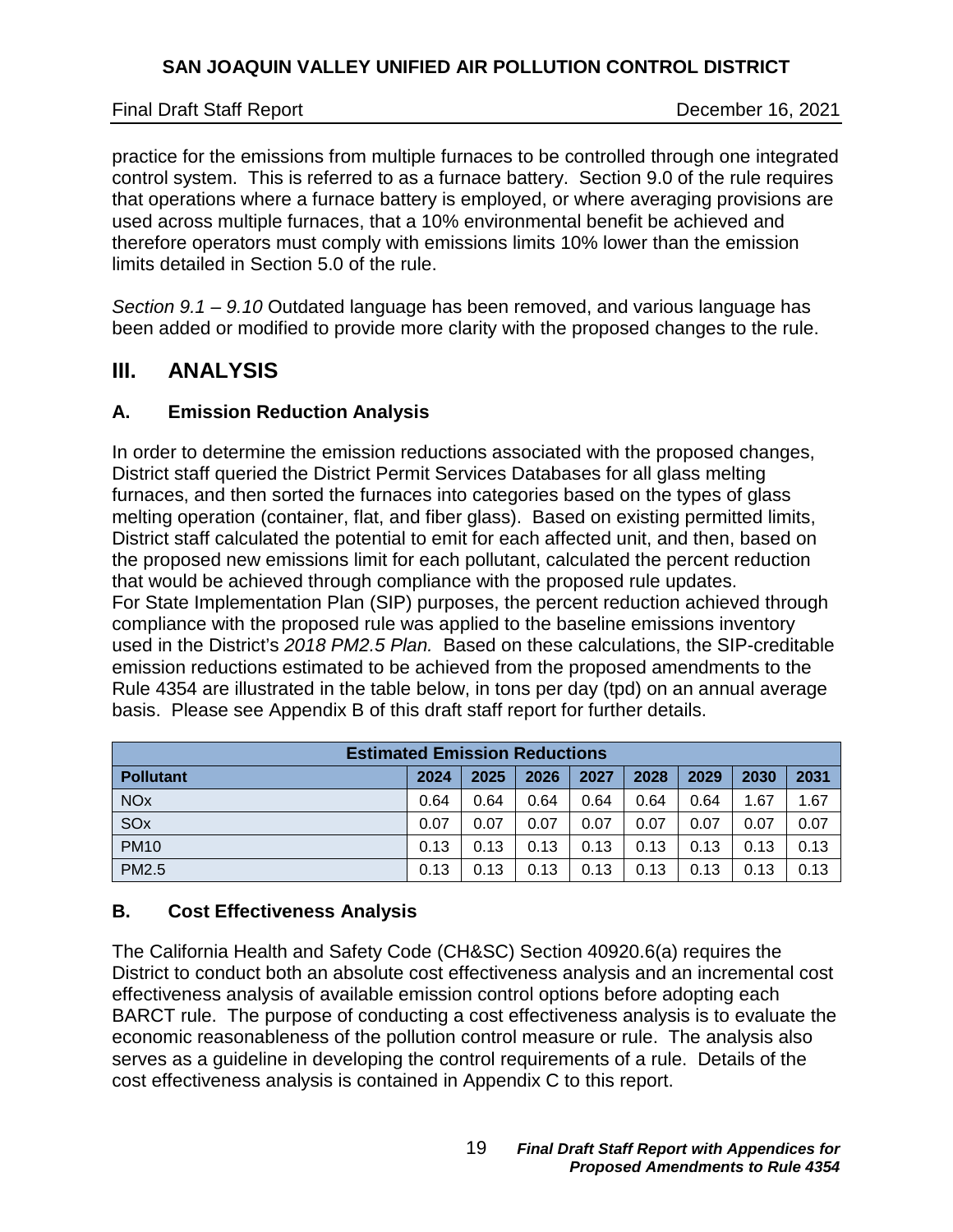Final Draft Staff Report **December 16, 2021** 

# <span id="page-19-0"></span>**C. Socioeconomic Analysis**

State law requires the District to analyze the socioeconomic impacts of any proposed rule or rule amendment that significantly affects air quality or strengthens an emission limitation. The socioeconomic analysis has been used to further refine the rule amendments. The final socioeconomic report is attached to this staff report as Appendix D.

# <span id="page-19-1"></span>**D. Environmental Impact Analysis**

Based on the District's assessment of the Rule Amendment, the District concludes that the Rule Amendment will not cause either a direct physical change in the environment or a reasonably foreseeable indirect physical change in the environment, and as such is not a "project" as that term is defined under the CEQA Guidelines § 15378.

The Rule Amendment to Rule 4354 will lower the existing NOx, PM10, and SOx emission limits and will result in obtaining NOx emission reductions. According to Section 15061 (b)(3) of the CEQA Guidelines, a project is exempt from CEQA if, "(t)he activity is covered by the general rule that CEQA applies only to projects which have the potential for causing a significant effect on the environment. Where it can be seen with certainty that there is no possibility that the activity in question may have a significant effect on the environment, the activity is not subject to CEQA." As such, substantial evidence supports the District's assessment that assuming the Rule Amendment is a "project" under CEQA, it will not have any significant adverse effects on the environment.

In Furthermore, the Rule Amendment is an action taken by a regulatory agency, the San Joaquin Valley Air Pollution Control District, as authorized by state law to assure the maintenance, restoration, enhancement, or protection of air quality in the San Joaquin Valley where the regulatory process involves procedures for protection of air quality. CEQA Guidelines §15308 (Actions by Regulatory Agencies for Protection of the Environment), provides a categorical exemption for "actions taken by regulatory agencies, as authorized by state or local ordinance, to assure the maintenance, restoration, enhancement, or protection of the environment where the regulatory process involves procedures for protection of the environment. Construction activities and relaxation of standards allowing environmental degradation are not included in this exemption." No construction activities or relaxation of standards are included in this Rule Amendment.

Therefore, for all the above reasons, the Rule Amendment is exempt from CEQA. Pursuant to Section 15062 of the CEQA Guidelines, District staff will file a Notice of Exemption upon Governing Board approval of Rule Amendment.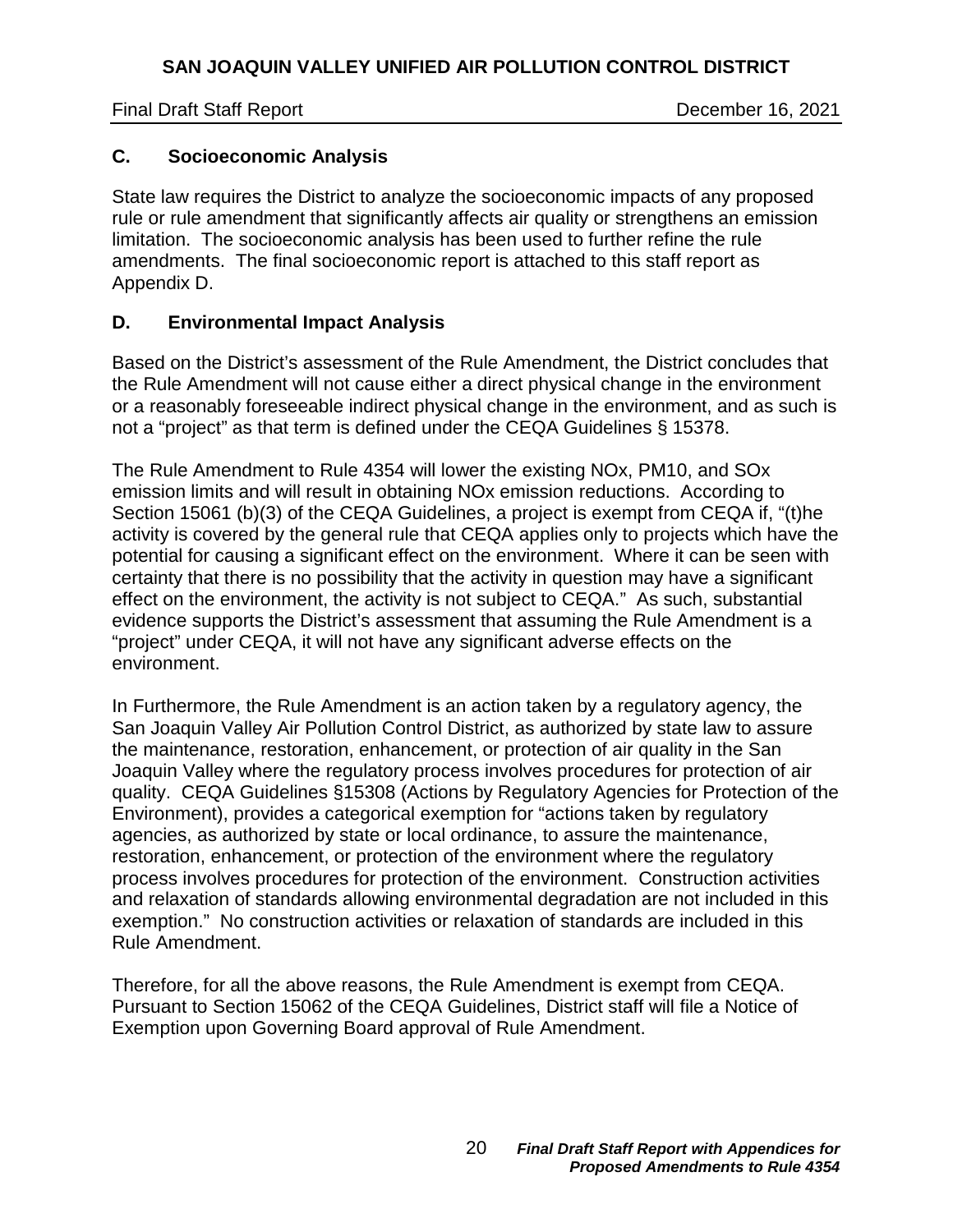Final Draft Staff Report **December 16, 2021** 

## <span id="page-20-0"></span>**E. Rule Consistency Analysis**

Prior to adopting, amending, or repealing a rule or regulation, California Health and Safety Code § 40727.2 requires a written analysis that identifies and compares requirements of the proposed rule with corresponding, existing and proposed District rules and corresponding EPA rules, regulations, and guidelines. Based on the analysis, District staff concludes that the proposed amendments to Rule 4354 are consistent with other District rules and are not in conflict with these rules. Further, the proposed rule amendments are consistent with EPA rules, regulations, and guidelines that apply to the same source category. The analysis is presented in Appendix E of the Final Draft Staff Report.

## <span id="page-20-1"></span>**F. Most Stringent Measures (MSM) and Best Available Retrofit Control Technology (BARCT) Analyses**

As previously discussed, on November 15, 2018, the District adopted the District's *2018 PM2.5 Plan* to satisfy Clean Air Act requirements for the PM2.5 national ambient air quality standards. As a part of the *2018 PM2.5 Plan*, the District demonstrated that Rule 4354 continued to satisfy BACM (Best Available Control Measures) and performed a Most Stringent Measures (MSM) analysis for all rules that contain emission limits or requirements for NOx or PM. EPA defines MSM as, "*the maximum degree of emission reductions that has been required or achieved from a source or source category in any other attainment plans or in practice in any other states and that can feasibly be implemented in the area.*"

In February 2020, EPA published the *Technical Support Document - EPA Evaluation of BACM/MSM, San Joaquin Valley PM2.5 Plan for the 2006 PM2.5 NAAQS*, [3](#page-20-2) and determined that Rule 4354 establishes BACM and MSM control requirements for glass melting furnaces.

In addition to federal control requirements, most existing stationary sources in California non-attainment areas such as the San Joaquin Valley have been subject to state Best Available Retrofit Control Technology (BARCT) requirements since the 1980s. California Health and Safety Code Section 40406 defines BARCT as follows:

*"Best Available Retrofit Control Technology (BARCT) is an air emission limit that applies to existing sources and is the maximum degree of reduction achievable, taking into account environmental, energy and economic impacts by each class or category of source."* 

<span id="page-20-2"></span> <sup>3</sup> Technical Support Document - EPA Evaluation of BACM/MSM, San Joaquin Valley PM2.5 Plan for the 2006 PM2.5 NAAQS (February 2020)